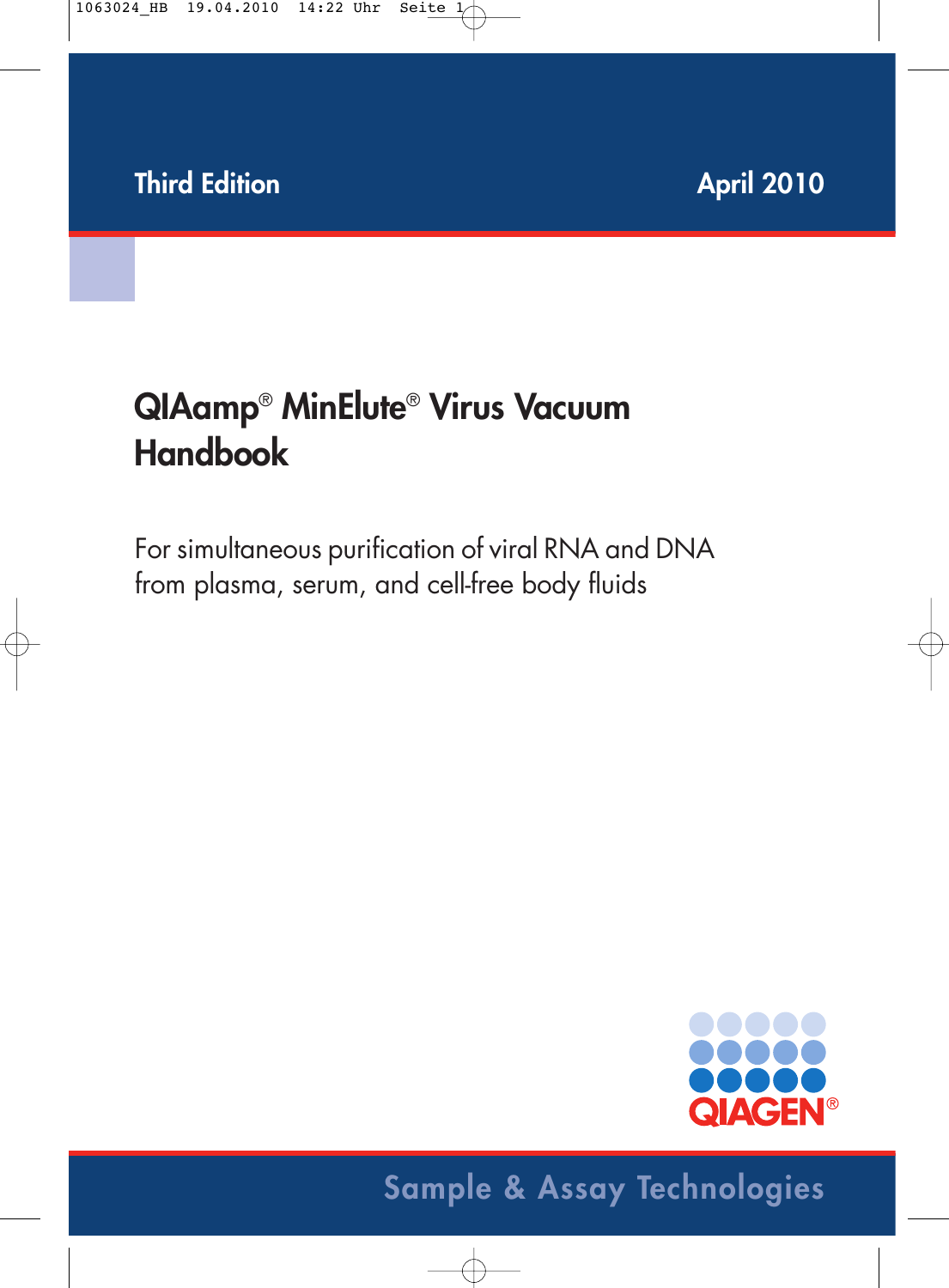Trademarks: QIAGEN®, QIAamp®, QIAcube™, BioRobot®, EZ1™, MinElute® (QIAGEN Group); Corex® (Corning, Inc.); Tween® (ICI Americas Inc.).

© 2002–2007 QIAGEN, all rights reserved.



QIAGEN is a member of the Forest Stewardship Council (FSC). For the production of printed materials, including handbooks, QIAGEN has a policy to select suppliers that comply with FSC standards for printing processes and well-managed forests.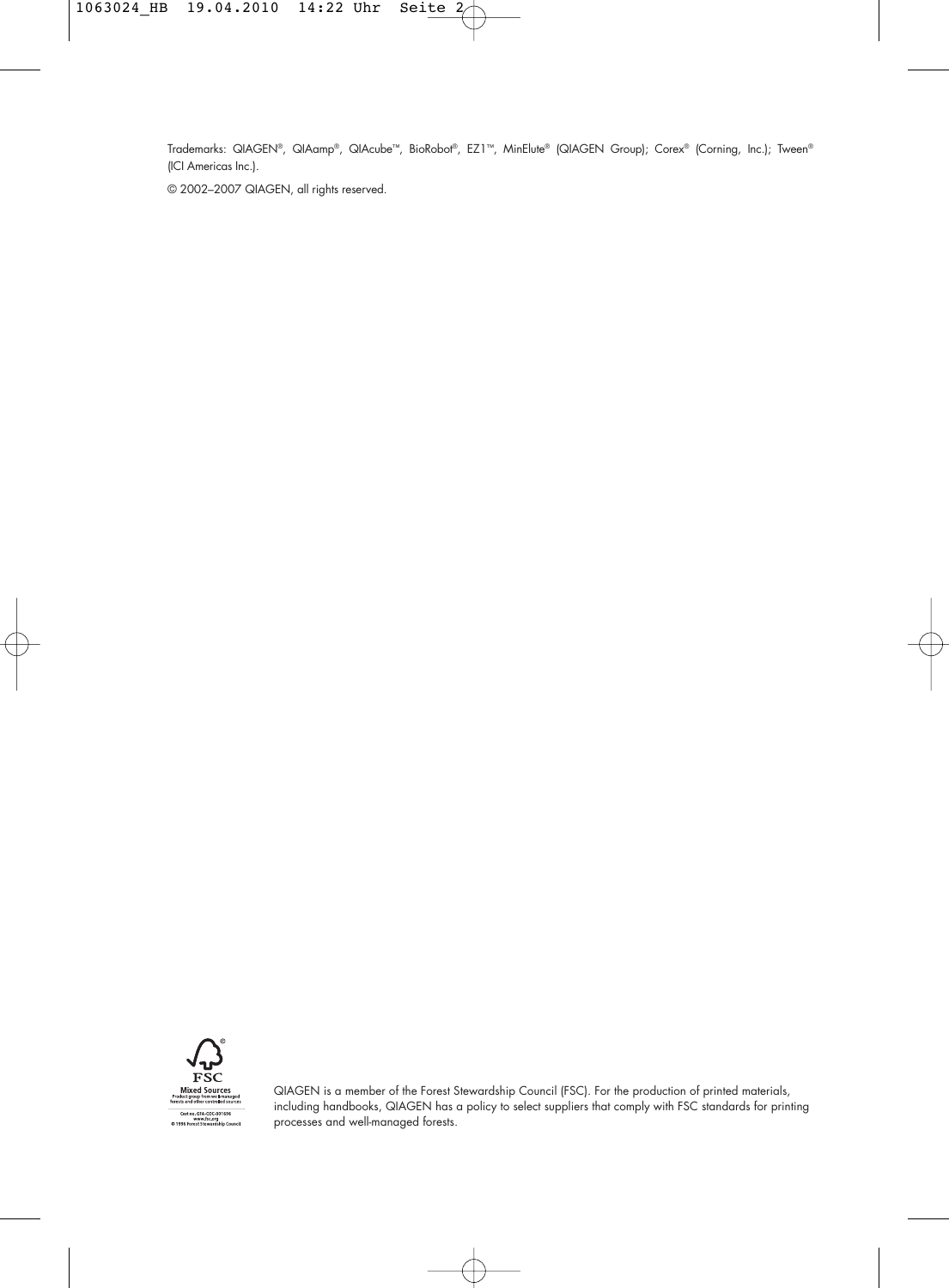### **Contents**

| <b>Kit Contents</b>                                      | 4  |
|----------------------------------------------------------|----|
| <b>Storage</b>                                           | 4  |
| <b>Quality Control</b>                                   | 5  |
| <b>Product Use Limitations</b>                           | 5  |
| <b>Product Warranty and Satisfaction Guarantee</b>       | 5  |
| <b>Technical Assistance</b>                              | 6  |
| <b>Safety Information</b>                                | 7  |
| <b>Introduction</b>                                      | 8  |
| Principle and procedure                                  | 8  |
| Yield and size of viral nucleic acids                    | 10 |
| Carrier RNA                                              | 10 |
| Addition of internal controls                            | 12 |
| <b>Equipment and Reagents to Be Supplied by User</b>     | 13 |
| <b>Important Notes</b>                                   | 14 |
| Handling of QIAamp MinElute columns                      | 14 |
| Centrifugation                                           | 19 |
| Processing QIAamp MinElute columns in a microcentrifuge  | 19 |
| Preparation of RNA                                       | 19 |
| Sample storage                                           | 19 |
| Preparation of QIAGEN Protease                           | 20 |
| Addition of carrier RNA to Buffer AL                     | 20 |
| Buffer AW1                                               | 22 |
| Buffer AW2                                               | 22 |
| Elution of viral nucleic acids                           | 22 |
| Protocol                                                 |    |
| Purification of Viral Nucleic Acids from Plasma or Serum | 23 |
| <b>Troubleshooting Guide</b>                             | 26 |
| <b>Appendix</b>                                          | 30 |
| <b>Ordering Information</b>                              | 32 |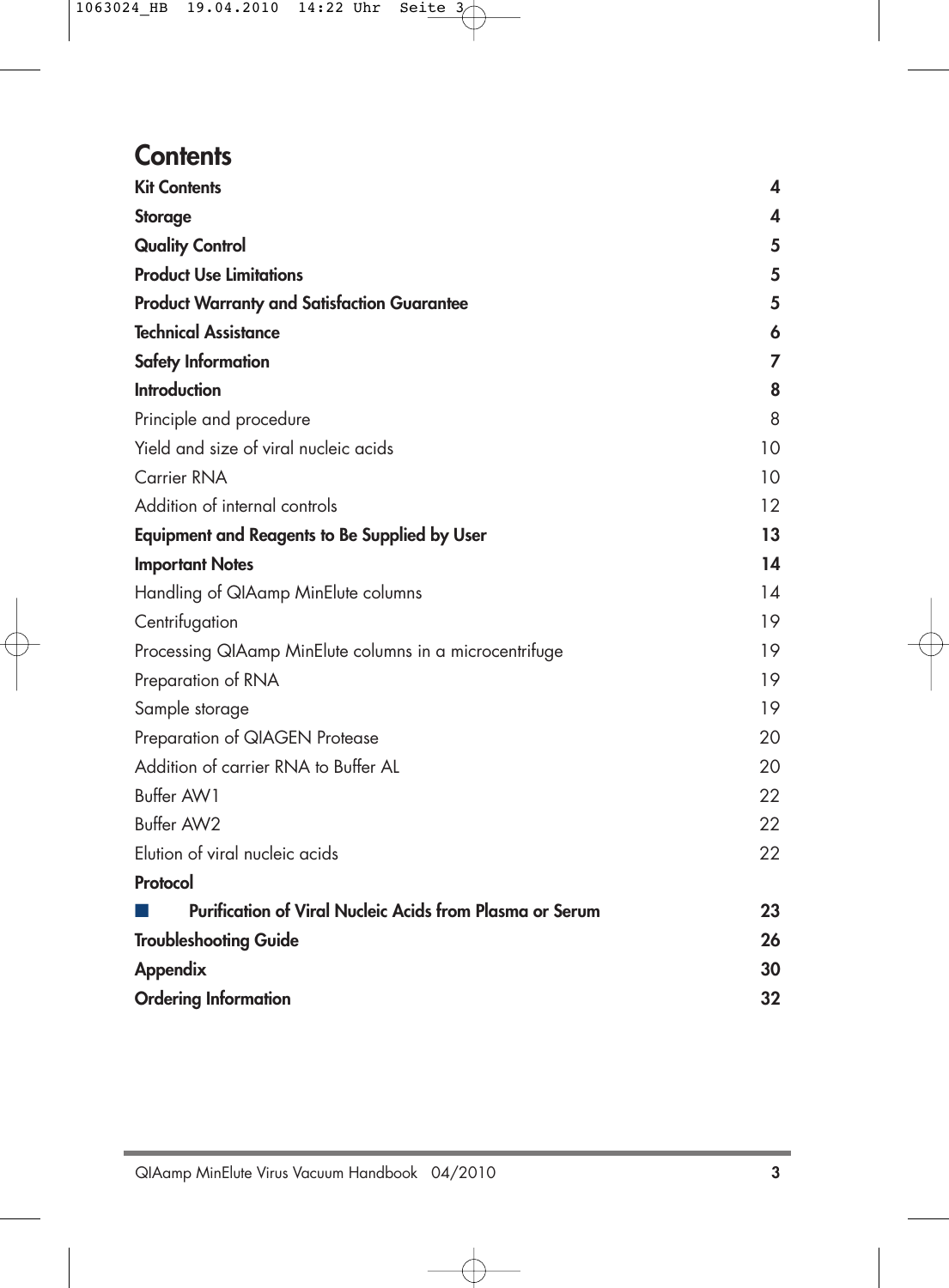## **Kit Contents**

| <b>QIAamp MinElute Virus Vacuum Kit</b>          | (50)            |
|--------------------------------------------------|-----------------|
| Catalog no.                                      | 57714           |
| Number of preps                                  | 50              |
| <b>QIAamp MinElute Columns</b>                   | 50              |
| Extension Tubes (3 ml)                           | 50              |
| Collection Tubes (1.5 ml)                        | 50              |
| Buffer AL*                                       | $33 \text{ ml}$ |
| Buffer AW1 * (concentrate)                       | $19$ m          |
| Buffer AW2 <sup>t</sup> (concentrate)            | $13 \text{ ml}$ |
| Buffer AVE <sup>†</sup> (tubes with purple caps) | $7 \times 2$ m  |
| Protease Resuspension Buffer <sup>t</sup>        | 6 ml            |
| Carrier RNA (tubes with red caps)                | $310 \mu g$     |
| QIAGEN <sup>®</sup> Protease <sup>‡</sup>        | 1 vial          |
| Handbook                                         |                 |

\* Contains a chaotropic salt. Take appropriate laboratory safety measures and wear gloves when handling. Not compatible with disinfectants containing bleach. See page 7 for safety information.

† Contains sodium azide as a preservative.

‡ Resuspension volume 4.4 ml. See "Preparation of QIAGEN Protease", page 20.

## **Storage**

QIAamp MinElute columns should be stored at 2–8°C upon arrival.

All buffers can be stored at room temperature (15–25°C).

Lyophilized carrier RNA can be stored at room temperature (15–25°C) until the expiration date on the kit box. Carrier RNA can only be dissolved in Buffer AVE; dissolved carrier RNA should be immediately added to Buffer AL as described on page 20. This solution should be prepared fresh, and is stable at  $2-8^{\circ}C$  for up to 48 hours. Unused portions of carrier RNA dissolved in Buffer AVE should be frozen in aliquots at –20°C.

Lyophilized QIAGEN Protease can be stored at room temperature (15–25°C) until the kit expiration date without affecting performance.

QIAGEN Protease reconstituted in Buffer AVE or Protease Resuspension Buffer is stable for up to 1 year when stored at  $2-8^{\circ}$ C, but only until the kit expiration date. Keeping the QIAGEN Protease stock solution at room temperature for prolonged periods of time should be avoided.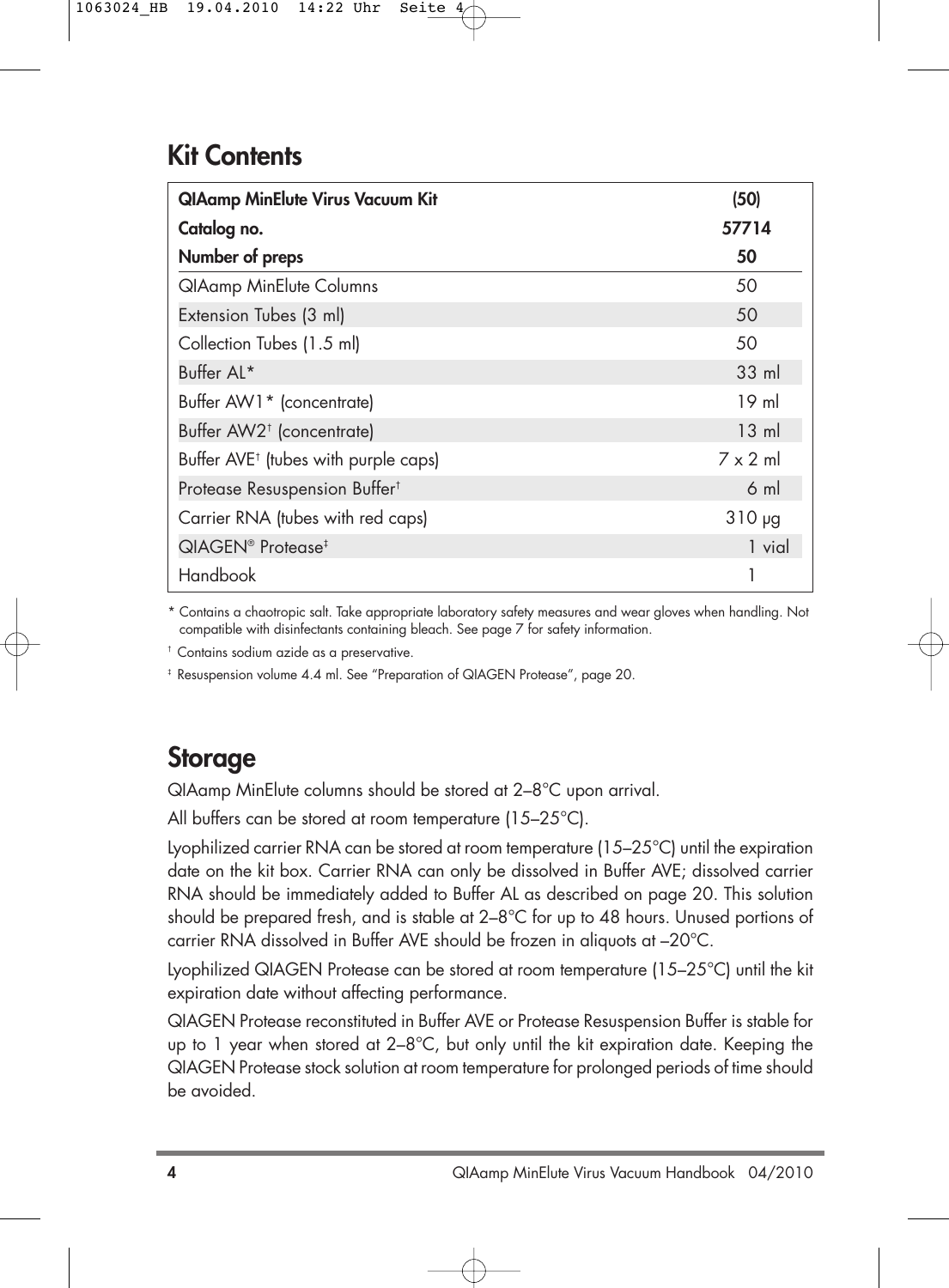## **Quality Control**

In accordance with QIAGEN's ISO-certified Quality Management System, each lot of QIAamp MinElute Virus Vacuum Kits is tested against predetermined specifications to ensure consistent product quality.

## **Product Use Limitations**

The QIAamp MinElute Virus Vacuum Kit is intended for molecular biology applications. This product is not intended for the diagnosis, prevention, or treatment of a disease.

All due care and attention should be exercised in the handling of the products. We recommend all users of QIAGEN products to adhere to the NIH guidelines that have been developed for recombinant DNA experiments, or to other applicable guidelines.

## **Product Warranty and Satisfaction Guarantee**

QIAGEN guarantees the performance of all products in the manner described in our product literature. The purchaser must determine the suitability of the product for its particular use. Should any product fail to perform satisfactorily due to any reason other than misuse, QIAGEN will replace it free of charge or refund the purchase price. We reserve the right to change, alter, or modify any product to enhance its performance and design. If a QIAGEN product does not meet your expectations, simply call your local Technical Service Department or distributor. We will credit your account or exchange the product — as you wish. Separate conditions apply to QIAGEN scientific instruments, service products, and to products shipped on dry ice. Please inquire for more information.

A copy of QIAGEN terms and conditions can be obtained on request, and is also provided on the back of our invoices. If you have questions about product specifications or performance, please call QIAGEN Technical Services or your local distributor (see back cover).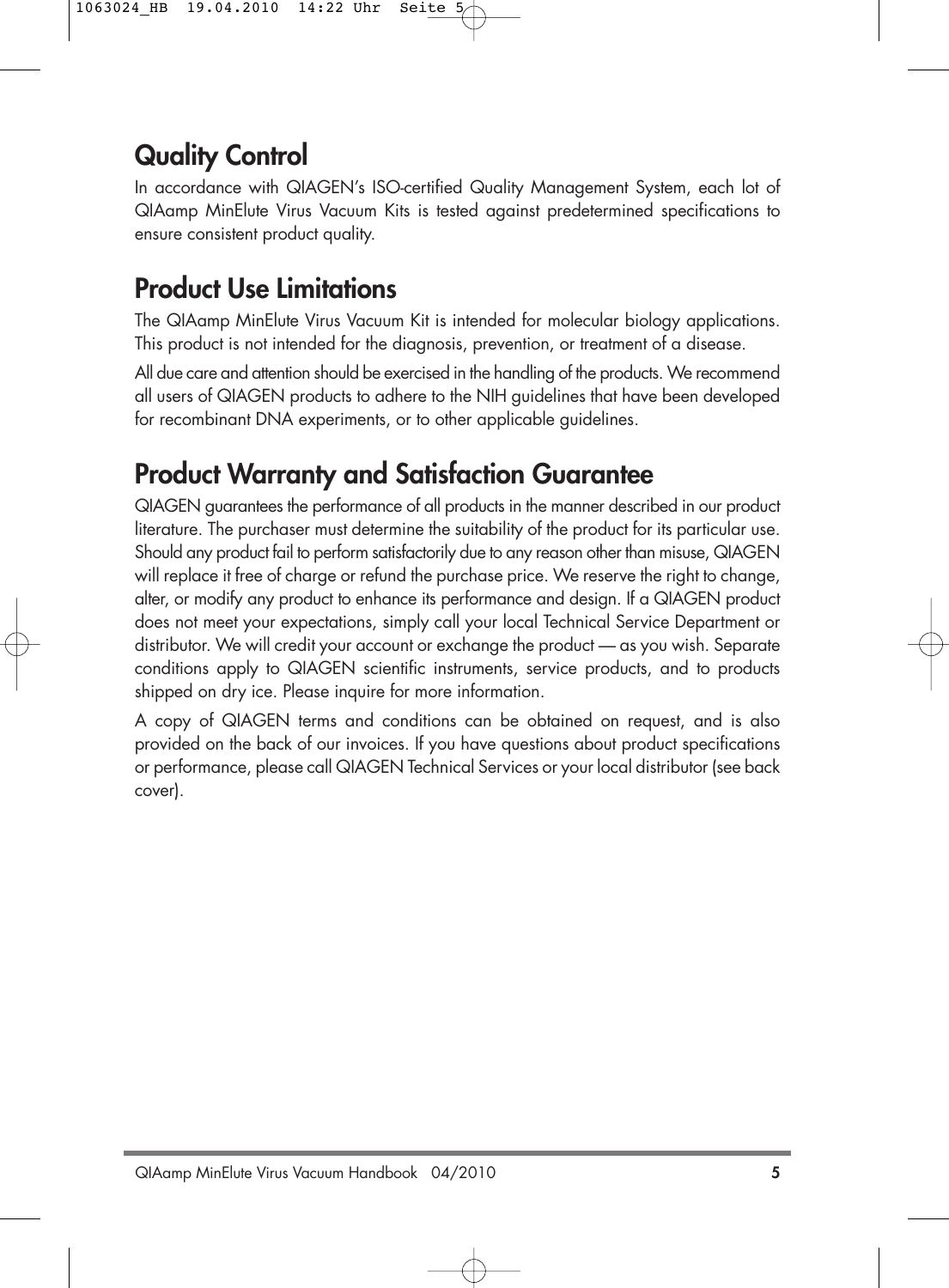## **Technical Assistance**

At QIAGEN we pride ourselves on the quality and availability of our technical support. Our Technical Service Departments are staffed by experienced scientists with extensive practical and theoretical expertise in molecular biology and the use of QIAGEN products. If you have any questions or experience any difficulties regarding the QIAamp MinElute Virus Vacuum Kit or QIAGEN products in general, please do not hesitate to contact us.

QIAGEN customers are a major source of information regarding advanced or specialized uses of our products. This information is helpful to other scientists as well as to the researchers at QIAGEN. We therefore encourage you to contact us if you have any suggestions about product performance or new applications and techniques.

For technical assistance and more information please call one of the QIAGEN Technical Service Departments or local distributors (see back cover).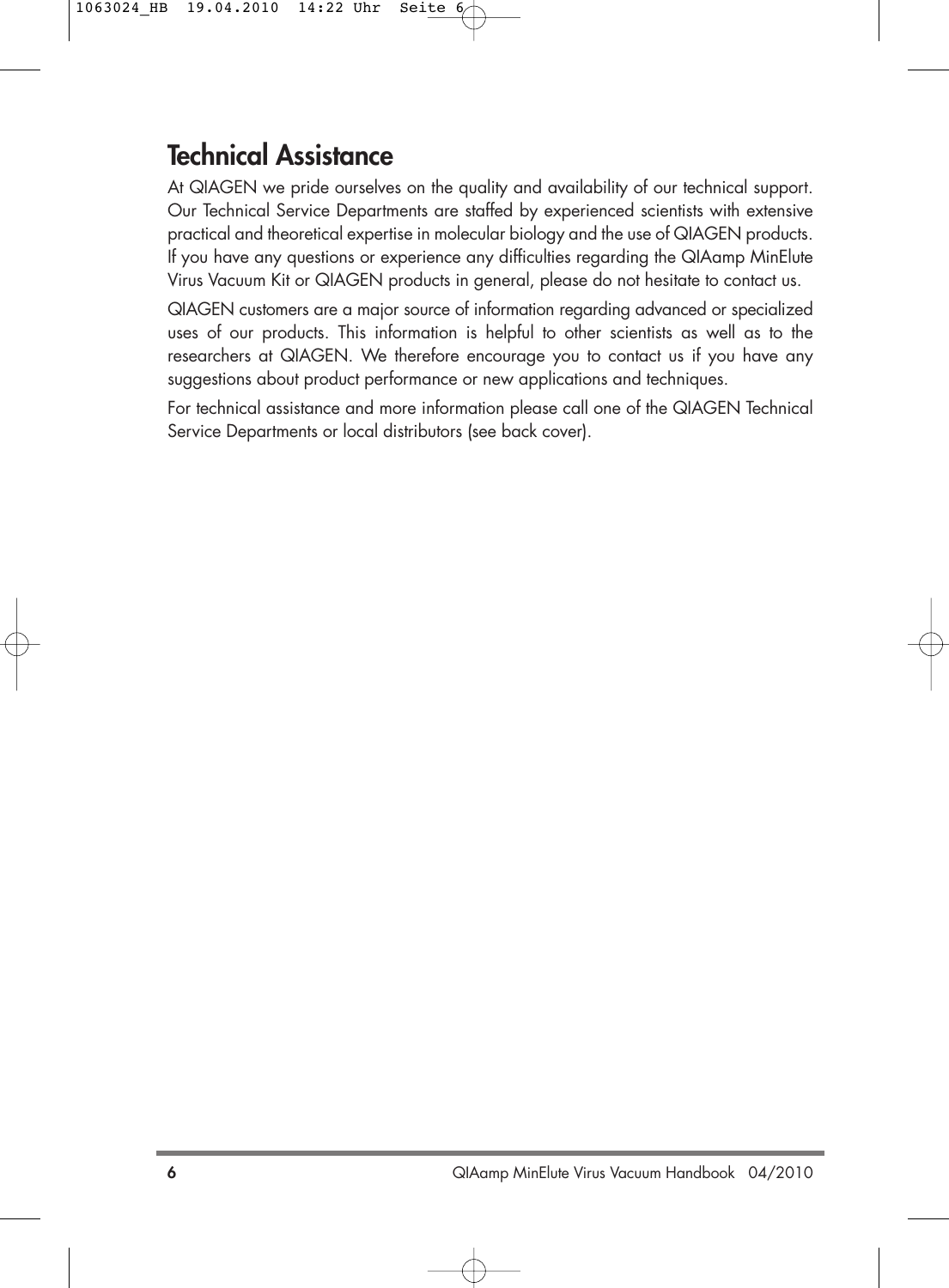## **Safety Information**

When working with chemicals, always wear a suitable lab coat, disposable gloves, and protective goggles. For more information, please consult the appropriate material safety data sheets (MSDSs). These are available online in convenient and compact PDF format at www.qiagen.com/ts/msds.asp where you can find, view, and print the MSDS for each QIAGEN kit and kit component.

#### **CAUTION: DO NOT add bleach or acidic solutions directly to waste containing Buffer AL or Buffer AW1.**

Buffers AL and AW1 contain guanidine hydrochloride, which can form highly reactive compounds when combined with bleach. If liquid containing these buffers is spilt, clean with suitable laboratory detergent and water. If the spilt liquid contains potentially infectious agents, clean the affected area first with laboratory detergent and water, and then with 1% (v/v) sodium hypochlorite.

The following risk and safety phrases apply to components of the QIAamp MinElute Virus Vacuum Kit:

#### **Buffers AL and AW1**

Contains guanidine hydrochloride: harmful, irritant. Risk and safety phrases:\* R22- 36/38, S13-26-36-46

#### **QIAGEN Protease**

Contains subtilisin: sensitizer, irritant. Risk and safety phrases:\* R37/38-41-42, S22-24- 26-36/37/39-46

### **24-hour emergency information**

Emergency medical information in English, French, and German can be obtained 24 hours a day from:

Poison Information Center Mainz, Germany

Tel: +49-6131-19240

\* R22: Harmful if swallowed; R36/38: Irritating to eyes and skin; R37/38: Irritating to respiratory system and skin; R41: Risk of serious damage to eyes; R42: May cause sensitization by inhalation; S13: Keep away from food, drink and animal feeding stuffs; S22: Do not breathe dust; S24: Avoid contact with skin; S26: In case of contact with eyes, rinse immediately with plenty of water and seek medical advice; S36: Wear suitable protective clothing; S36/37/39: Wear suitable protective clothing, gloves and eye/face protection; S46: If swallowed, seek medical advice immediately and show the container or label.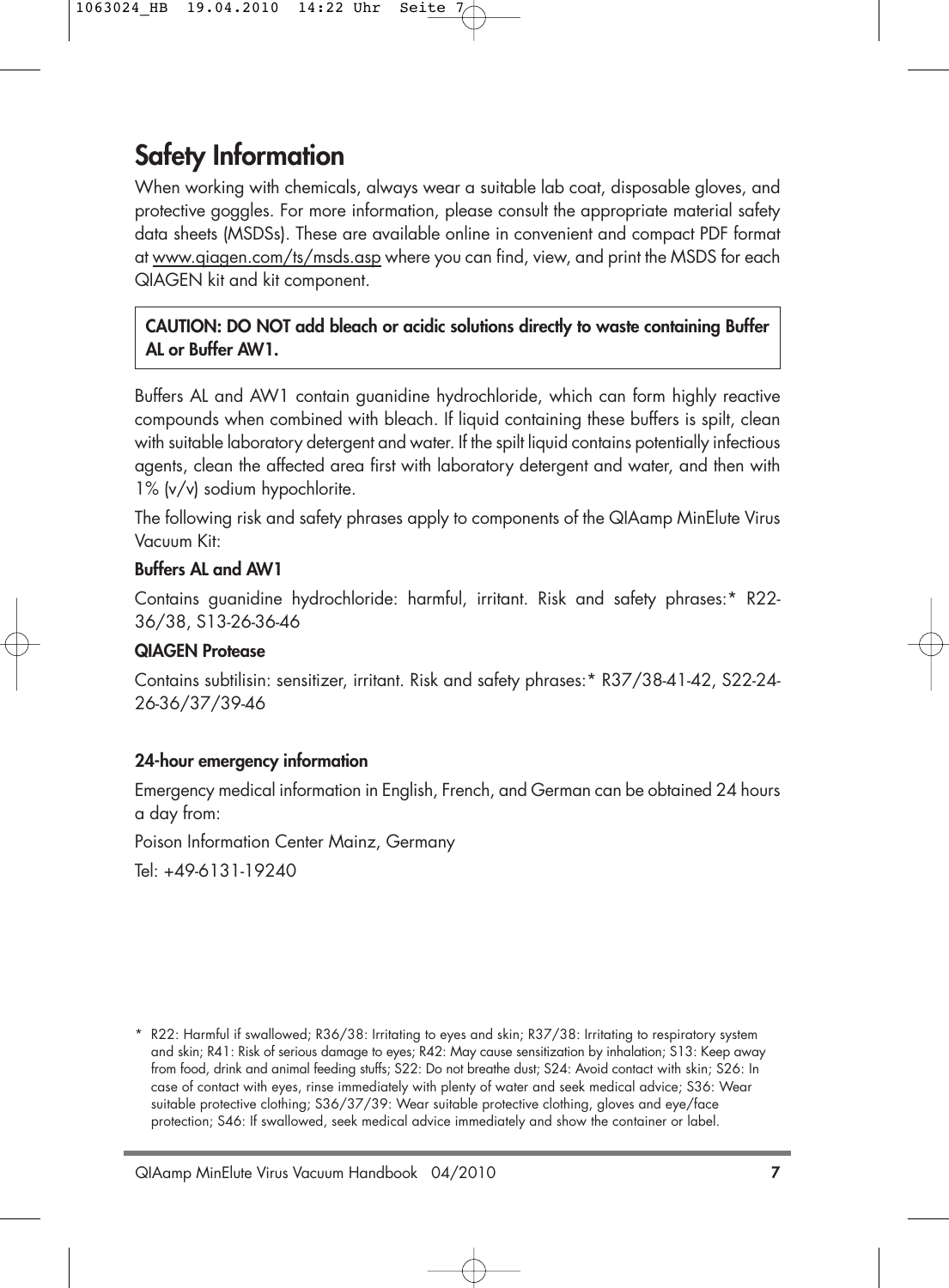## **Introduction**

The QIAamp MinElute Virus Vacuum Kit uses well-established technology for simultaneous purification of viral DNA and RNA. The kit combines the selective binding properties of a silica-based membrane with flexible elution volumes of between 20 and 150 µl. The procedure is suitable for use with plasma, serum, or other cell-free body fluids. Samples can be either fresh or frozen, provided they have not been frozen and thawed more than once (see page 19). Viral nucleic acids are eluted in Buffer AVE, ready for use in amplification reactions or storage at –20°C. Purified nucleic acids are free of proteins, nucleases, and other impurities.

### **Principle and procedure**

The QIAamp MinElute Virus Vacuum procedure comprises 4 steps (lyse, bind, wash, elute) and is carried out using QIAamp MinElute columns on a vacuum manifold. The procedure is designed to ensure that there is no sample-to-sample cross-contamination and allows safe handling of potentially infectious samples. The simple QIAamp MinElute Vacuum procedure, which is highly suited for simultaneous processing of multiple samples, yields pure nucleic acid in less than 1 hour. The QIAamp MinElute Virus Vacuum Kit can be used for isolation of viral RNA and DNA from a broad range of RNA and DNA viruses. However, performance cannot be guaranteed for every virus species and must be validated by the customer.

### **Automated viral nucleic purification on the QIAcube™ using the QIAamp MinElute Virus Spin Kit**

Purification of viral nucleic acids using the QIAamp MinElute procedure can now be fully automated on the new QIAcube using the QIAamp MinElute Virus Spin Kit (cat. no. 57704). The kit uses the same chemistries as the QIAamp MinElute Virus Vacuum Kit but with smaller sample volumes. The innovative QIAcube uses advanced technology to process QIAGEN spin columns, enabling seamless integration of automated, lowthroughput sample prep into your laboratory workflow. The QIAcube performs the same steps as the manual spin procedure (lyse, bind, wash, and elute) enabling you to continue using QIAamp MinElute Virus chemistries for purification of high-quality viral nucleic acids.

The QIAcube is preinstalled with protocols for purification of plasmid DNA, genomic DNA, RNA, viral nucleic acids, and proteins, plus DNA and RNA cleanup. The range of protocols available is continually expanding, and additional QIAGEN protocols can be downloaded free of charge at www.qiagen.com/MyQIAcube .

### **Sample volumes using the QIAamp MinElute Virus Vacuum Kit**

Each QIAamp MinElute column can bind nucleic acids that are longer than 200 bases, but yield depends on sample volume and virus titer. The vacuum procedure is optimized for use with a starting volume of 500 µl.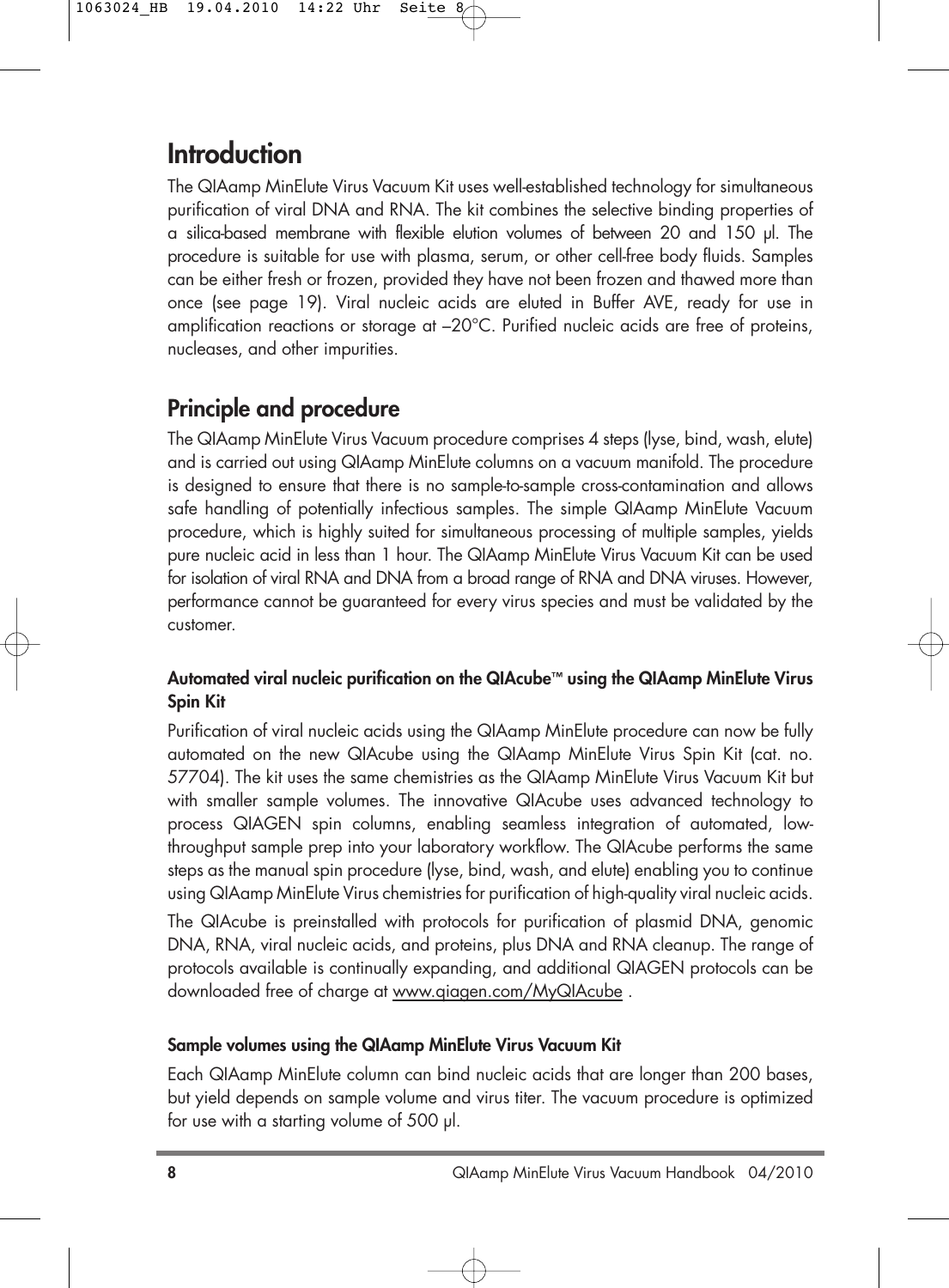#### **Lysis with QIAGEN Protease**

Samples are lysed under highly denaturing conditions at elevated temperatures. Lysis is performed in the presence of QIAGEN Protease and Buffer AL, which together ensure inactivation of RNases.

#### **Adsorption to the QIAamp MinElute membrane**

Binding conditions are adjusted by adding ethanol to allow optimal binding of the viral RNA and DNA to the membrane. Lysates are then transferred onto a QIAamp MinElute column and viral nucleic acids are adsorbed onto the silica-gel membrane as the lysate is drawn through by vacuum pressure. Salt and pH conditions ensure that protein and other contaminants, which can inhibit PCR and other downstream enzymatic reactions, are not retained on the QIAamp MinElute membrane.

A vacuum manifold (e.g., QIAvac 24 Plus, cat. no. 19413) and a vacuum pump capable of producing a vacuum of –800 to –900 mbar (e.g., Vacuum Pump, cat. no. 84010 [US and Canada], 84000 [Japan], or 84020 [rest of world]) are required for the protocol. A Vacuum Regulator (e.g., cat. no. 19530) should be used for easy monitoring of vacuum pressures and convenient vacuum release.

### **Removal of residual contaminants**

Nucleic acids remain bound to the membrane, while contaminants are efficiently washed away during a sequence of wash steps. In a single step, highly pure viral RNA and DNA are eluted in Buffer AVE, equilibrated to room temperature.

### **Elution of pure nucleic acids**

Elution is performed using Buffer AVE. QIAamp MinElute columns allow minimal elution volumes of only 20 µl. Low elution volume leads to highly concentrated nucleic acid eluates.

For downstream applications that require small starting volumes (e.g., some PCR and RT-PCR assays) a more concentrated eluate may increase assay sensitivity.

For downstream applications that require a larger starting volume, the elution volume can be increased up to 150 µl. However, an increase in elution volume will decrease the concentration of nucleic acids in the eluate.

The eluate volume recovered can be up to 5 µl less than the volume of elution buffer applied to the column; for example, an elution buffer volume of 20 µl results in >15 µl final eluate. The volume of eluate recovered depends on the nature of the sample.

Eluted DNA is collected in 1.5 ml microcentrifuge tubes (provided). If the purified viral RNA and DNA is to be stored for up to 24 hours, storage at 2–8°C is recommended. For periods of storage longer than 24 hours, storage at –20°C is recommended.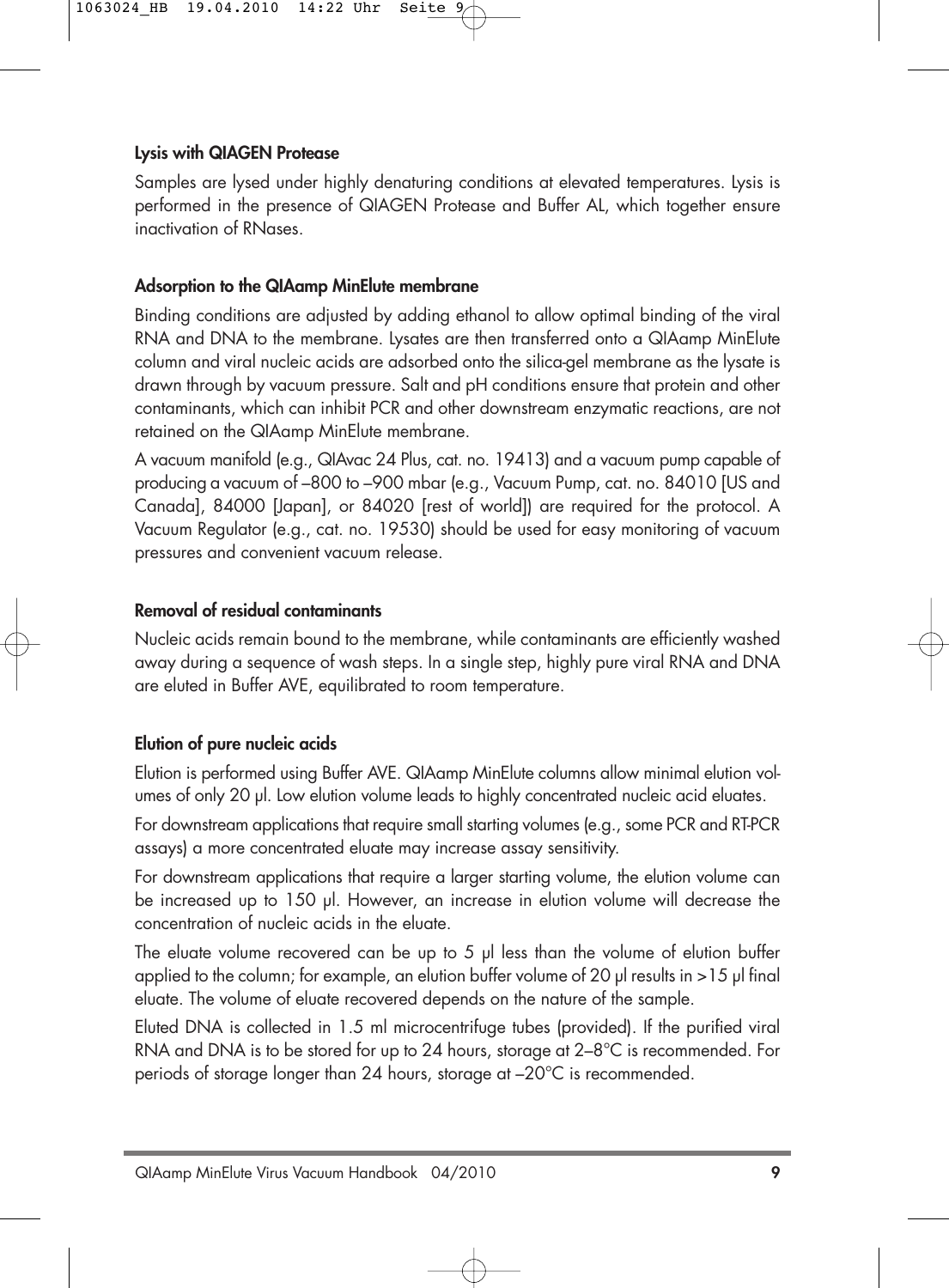### **Yield and size of viral nucleic acids**

Yields of viral nucleic acid isolated from biological samples are normally below 1 µg and are therefore difficult to determine with a spectrophotometer. Quantitative amplification methods are recommended for determination of yields. When quantifying nucleic acids isolated using the QIAamp MinElute Virus Vacuum protocol, remember that there will be much more carrier RNA in the sample than viral RNA.

The size distribution of viral nucleic acid purified using this procedure can be checked by agarose gel electrophoresis and hybridization to a virus-specific labeled probe followed by autoradiography (Sambrook, J. and Russell, D.W. [2001] Molecular Cloning: A Laboratory Manual, 3rd ed. Cold Spring Harbor, NY: Cold Spring Harbor Laboratory Press).

### **Carrier RNA**

Carrier RNA serves two purposes. Firstly, it enhances binding of viral nucleic acids to the QIAamp MinElute membrane, especially if there are very few target molecules in the sample. Secondly, the addition of large amounts of carrier RNA reduces the chance of viral RNA degradation in the rare event that RNase molecules escape denaturation by the chaotropic salts and detergent in Buffer AL. If carrier RNA is not added to Buffer AL this may lead to reduced viral RNA or DNA recovery.

The amount of lyophilized carrier RNA provided is sufficient for the volume of Buffer AL supplied with the kit. The concentration of carrier RNA has been adjusted so that the QIAamp MinElute Virus Vacuum protocol can be used as a generic purification system compatible with many different amplification systems and is suitable for a wide range of RNA and DNA viruses.

Different amplification systems vary in efficiency depending on the total amount of nucleic acid present in the reaction. Eluates from this kit contain both viral nucleic acids and carrier RNA, and amounts of carrier RNA will greatly exceed amounts of viral nucleic acids. Calculations of how much eluate to add to downstream amplifications should therefore be based on the amount of carrier RNA added. To obtain the highest levels of sensitivity in amplification reactions, it may be necessary to adjust the amount of carrier RNA added to Buffer AL.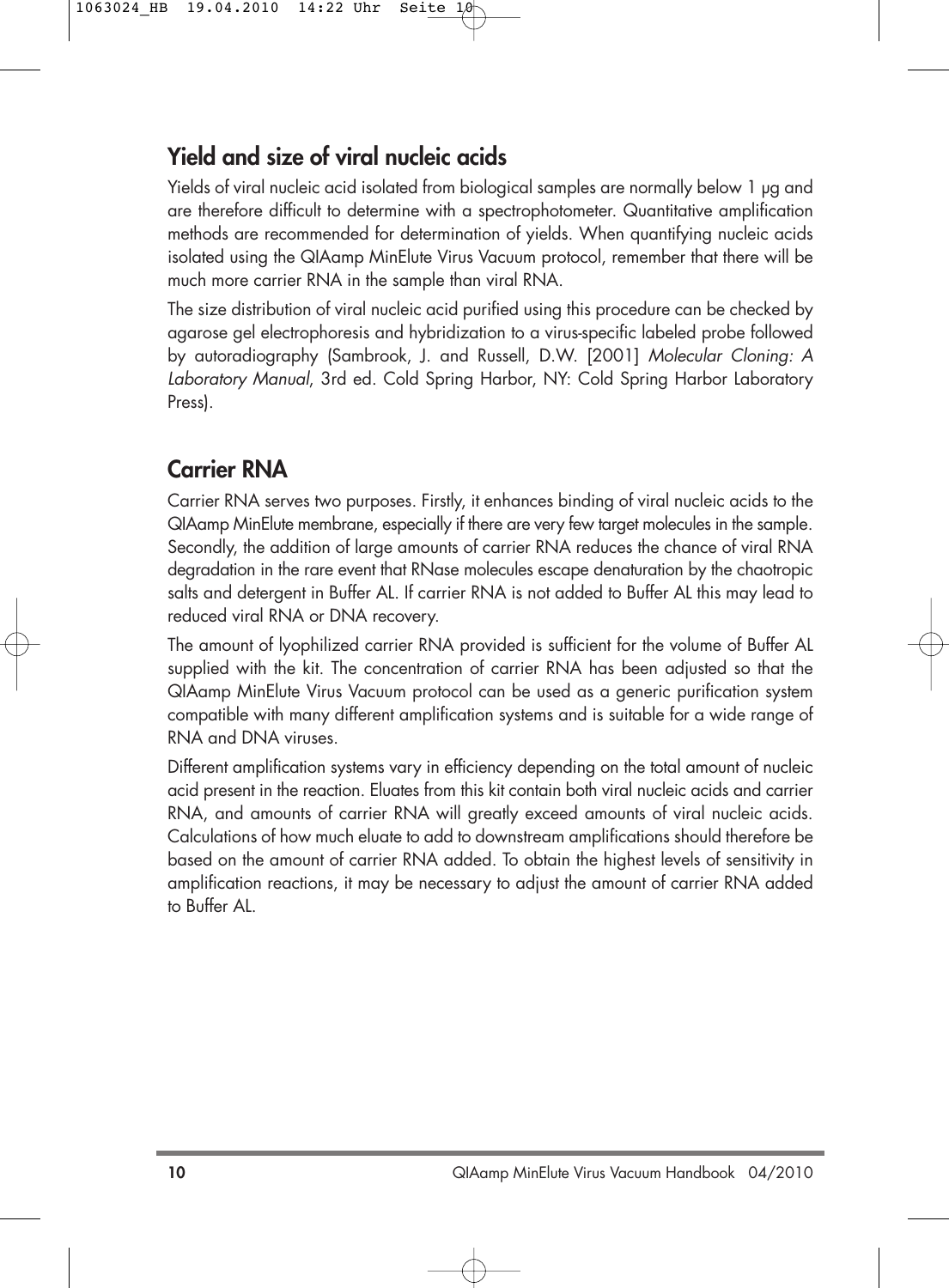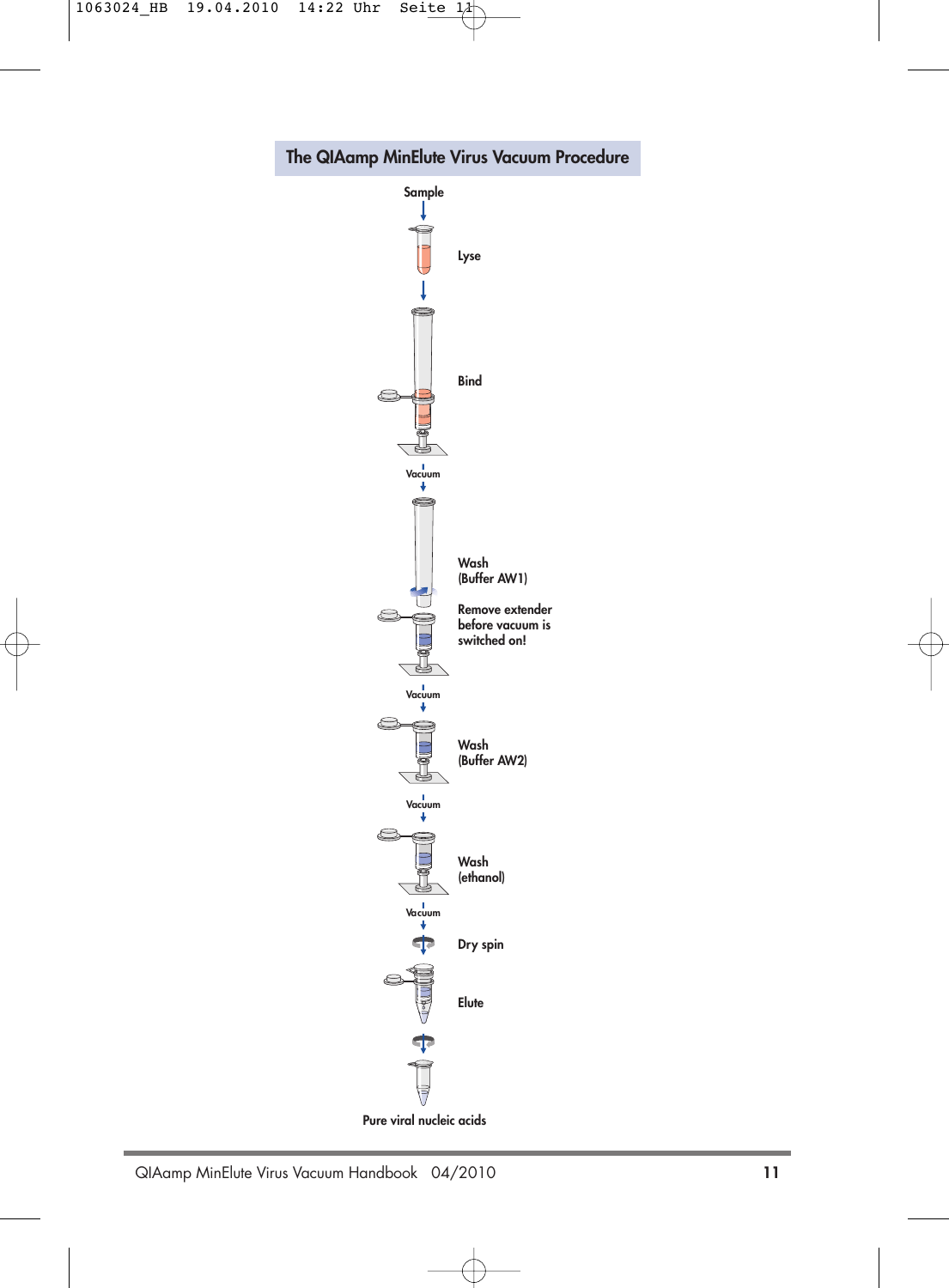### **Addition of internal controls**

Using the QIAamp MinElute Virus Vacuum protocols in combination with commercially available amplification systems may require the introduction of an internal control into the purification procedure. Internal control RNA or DNA should be added together with the carrier RNA to the lysis buffer. For optimal purification efficiency, internal control molecules should be longer than 200 nucleotides, as smaller molecules are not efficiently recovered.

Refer to the manufacturer's instructions in order to determine the optimal concentration. Using a concentration other than that recommended may reduce amplification efficiency.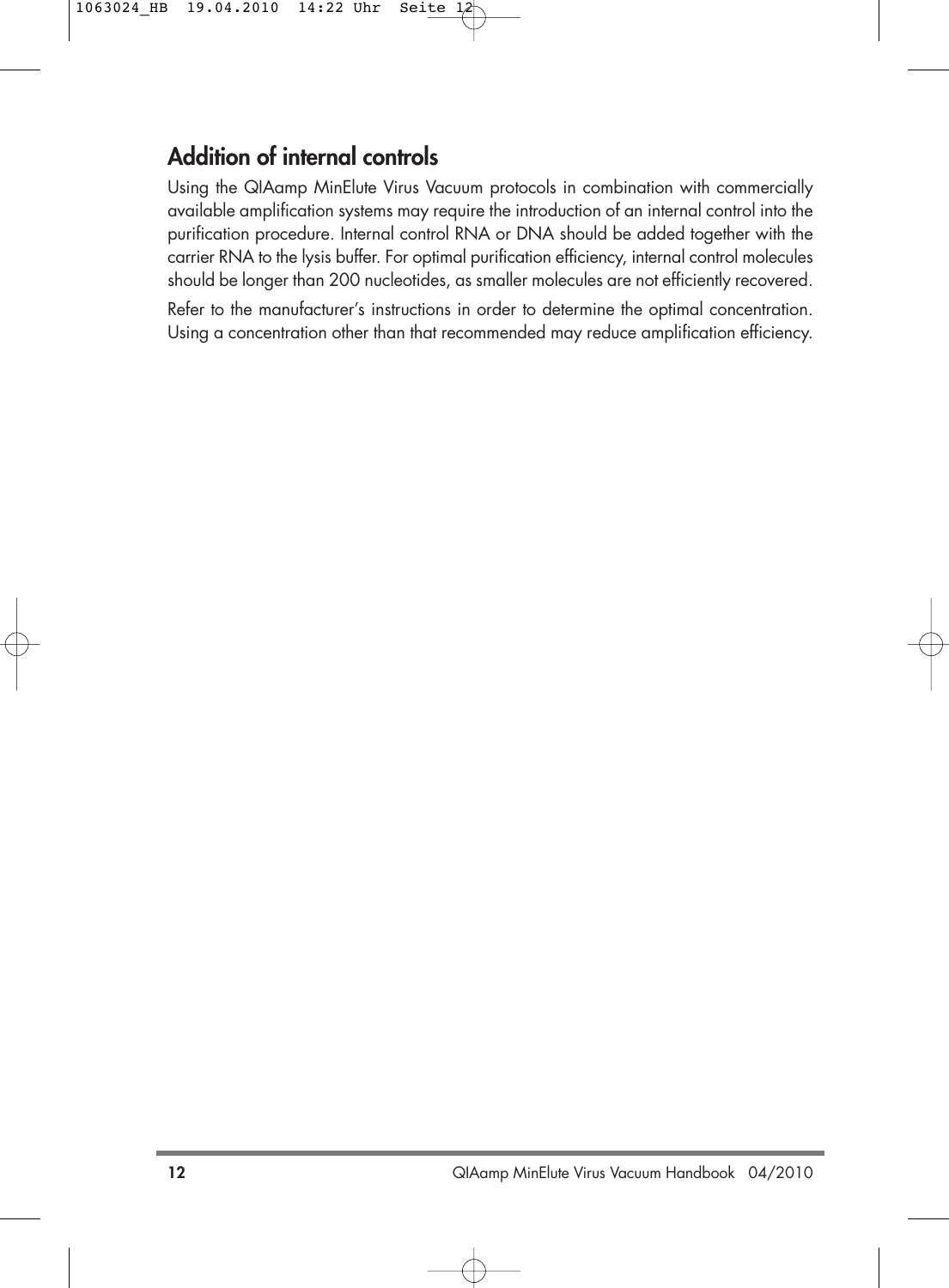## **Equipment and Reagents to Be Supplied by User**

When working with chemicals, always wear a suitable lab coat, disposable gloves, and protective goggles. For more information, consult the appropriate material safety data sheets (MSDSs), available from the product supplier.

- Ethanol (96-100%)\*
- 2 ml microcentrifuge tubes
- Pipets and pipet tips (pipet tips with aerosol barriers for preventing crosscontamination are recommended)
- Heating block for lysis of samples at 56°C
- Microcentrifuge (with rotor for 1.5 ml and 2 ml tubes)
- Vortexer
- QIAvac 24 Plus vacuum manifold (cat. no. 19413) or equivalent
- VacConnectors (cat. no. 19407)
- Vacuum Regulator (cat. 19530) for easy monitoring of vacuum pressures and easy releasing of vacuum
- Vacuum Pump (cat. no. 84010 [USA and Canada], 84000 [Japan], or 84020 [rest of world]) or equivalent pump capable of producing a vacuum of –800 to –900 mbar
- Optional: VacValves (cat. no. 19408)
- Optional: QIAvac Connecting System (cat. no. 19419)

<sup>\*</sup> Do not use denatured alcohol, which contains other substances such as methanol or methylethylketone.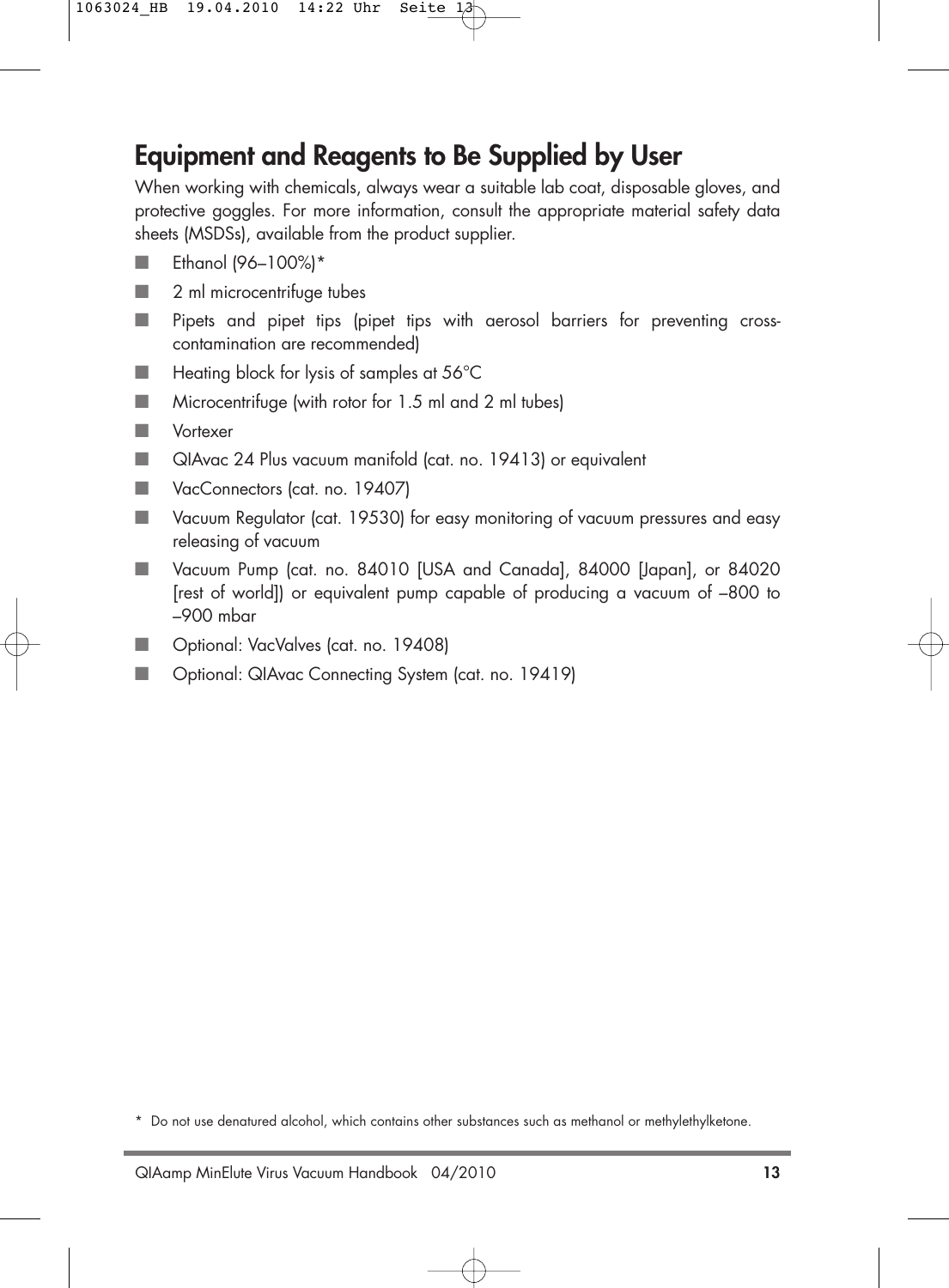### **Important Notes**

### **Handling of QIAamp MinElute columns**

Because of the sensitivity of nucleic acid amplification technologies, the following precautions are necessary when handling QIAamp MinElute columns in order to avoid cross-contamination between sample preparations:

- Carefully apply the sample or solution to the QIAamp MinElute column. Pipet the sample into the QIAamp MinElute column without wetting the rim of the column.
- Change pipet tips between all liquid transfers. The use of aerosol-barrier pipet tips is recommended.
- Avoid touching the QIAamp MinElute membrane with the pipet tip.
- After all pulse-vortexing steps, briefly centrifuge the microcentrifuge tubes to remove drops from the inside of the lid.
- Wear gloves throughout the entire procedure. In case of contact between gloves and sample, change gloves immediately.

### **The QIAvac 24 Plus**

The QIAvac 24 Plus is designed for fast and efficient vacuum processing of up to 24 QIAGEN spin columns in parallel. Samples and wash solutions are drawn through the column membranes by vacuum instead of centrifugation, providing greater speed and reduced hands-on time in purification procedures.

In combination with the QIAvac Connecting System (optional), the QIAvac 24 Plus can be used as a flow-through system. The sample flow-through is collected in a separate waste bottle.

For maintenance of the QIAvac 24 Plus, please refer to the handling guidelines in the QIAvac 24 Plus Handbook.

### **Processing QIAamp MinElute columns on the QIAvac 24 Plus**

QIAamp MinElute spin columns are processed on the QIAvac 24 Plus using disposable VacConnectors and reusable VacValves. VacValves (optional) are inserted directly into the luer slots of the QIAvac 24 Plus manifold and ensure a steady flow rate, facilitating parallel processing of samples of different natures (e.g., serum and plasma), volumes, or viscosities. They should be used if sample flow rates differ significantly in order to ensure consistent vacuum. VacConnectors are disposable connectors that fit between QIAamp MinElute columns and VacValves or between the QIAamp MinElute columns and the luer slots of the QIAvac 24 Plus. They prevent direct contact between the spin column and VacValve during purification, thereby avoiding any cross-contamination between samples. VacConnectors are discarded after a single use.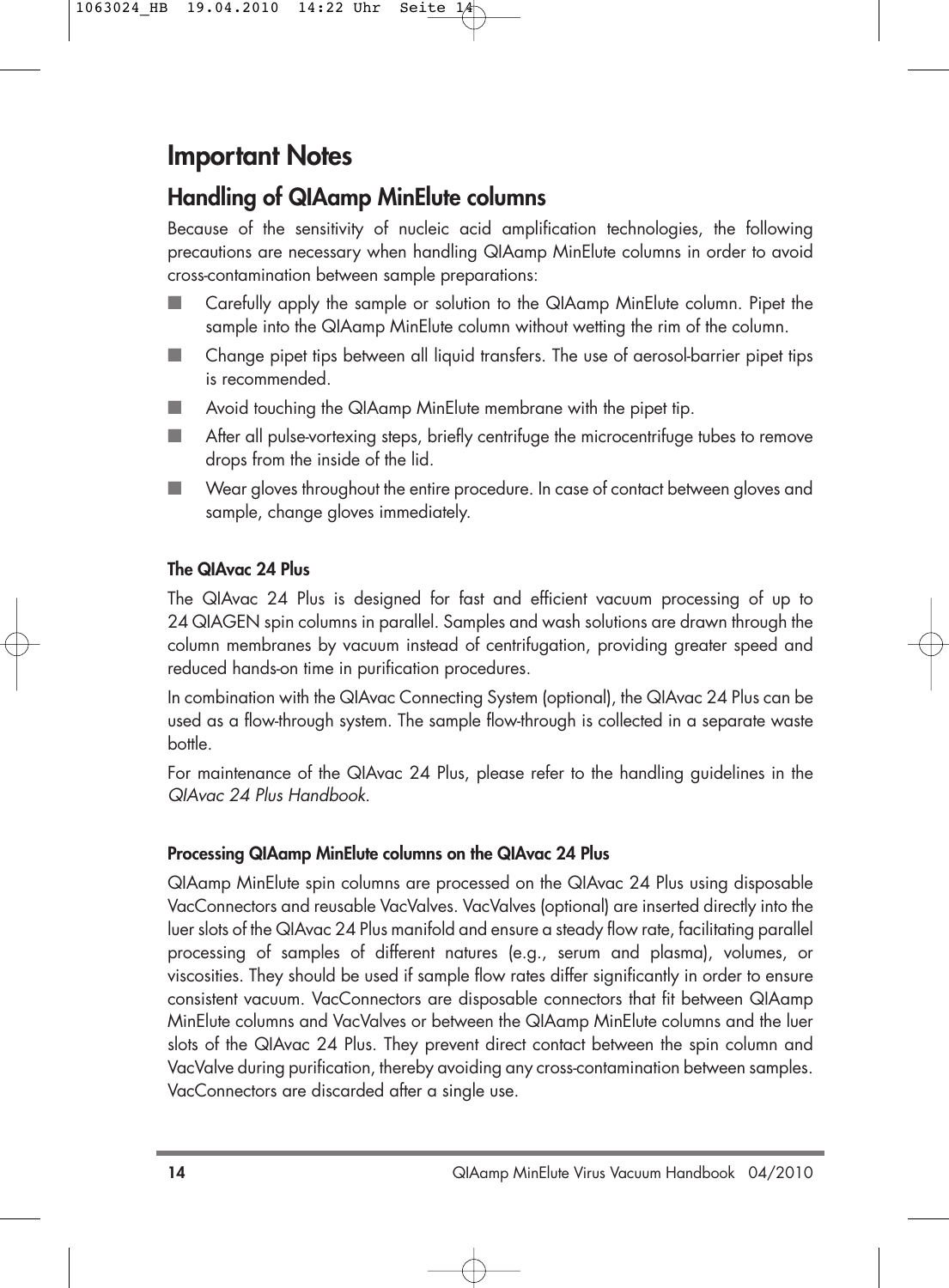#### **Handling guidelines for the QIAvac 24 Plus**

- Always place the QIAvac 24 Plus on a secure bench top or work area. If dropped, the QIAvac 24 Plus manifold may crack.
- Always store the QIAvac 24 Plus clean and dry. For cleaning procedures see the QIAvac 24 Plus Handbook.
- The components of the QIAvac 24 Plus are not resistant to certain solvents (Table 1). If these solvents are spilled on the unit, rinse it thoroughly with water.
- To ensure consistent performance, do not apply silicone or vacuum grease to any part of the QIAvac 24 Plus manifold.
- Always use caution and wear safety glasses when working near a vacuum manifold under pressure.
- Contact QIAGEN Technical Services or your local distributor for information concerning spare or replacement parts.
- The vacuum pressure is the pressure differential between the inside of the vacuum manifold and the atmosphere (standard atmospheric pressure 1013 millibar or 760 mm Hg) and can be measured using the QIAvac Connecting System or a vacuum regulator (see Figure 1). The vacuum protocol requires a vacuum pump capable of producing a vacuum or –800 to –900 mbar (e.g., QIAGEN, Vacuum Pump). Higher vacuum pressures must be avoided. Use of vacuum pressures lower than recommended may reduce DNA yield and purity and increase the frequency of clogged membranes.

|  |  |  | Table 1. Chemical resistance properties of QIAvac 24 Plus |
|--|--|--|-----------------------------------------------------------|
|--|--|--|-----------------------------------------------------------|

| Chaotropic salts      | Chlorine bleach   |
|-----------------------|-------------------|
| Concentrated alcohols | Hydrochloric acid |
| Sodium chloride       | Sodium hydroxide  |
| Urea                  |                   |
|                       |                   |
| Chloroform            | <b>Fthers</b>     |
| Toluene               |                   |
|                       |                   |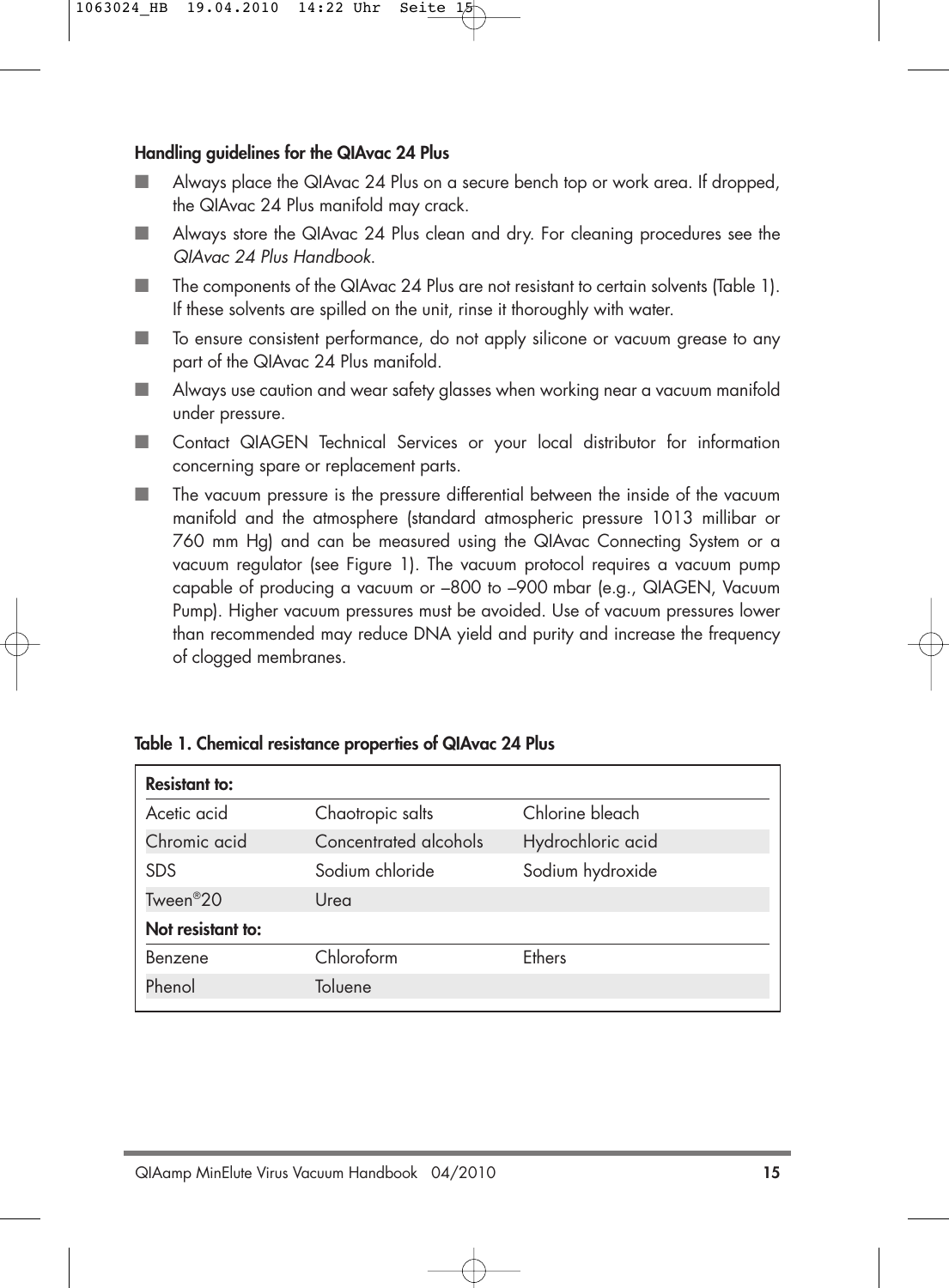

**Figure 1. Schematic diagram of the Vacuum Regulator.**

#### **Setup of the QIAvac 24 Plus vacuum manifold**

- **1. Connect the QIAvac 24 Plus to a vacuum source. If using the QIAvac Connecting System, connect the system to the manifold and vacuum source as described in Appendix A of the QIAvac 24 Plus Handbook.**
- **2. Insert a VacValve into each luer slot of the QIAvac 24 Plus that is to be used (see Figure 2). Close unused luer slots with luer plugs or close the inserted VacValve.**

VacValves should be used if flow rates of samples differ significantly to ensure consistent vacuum.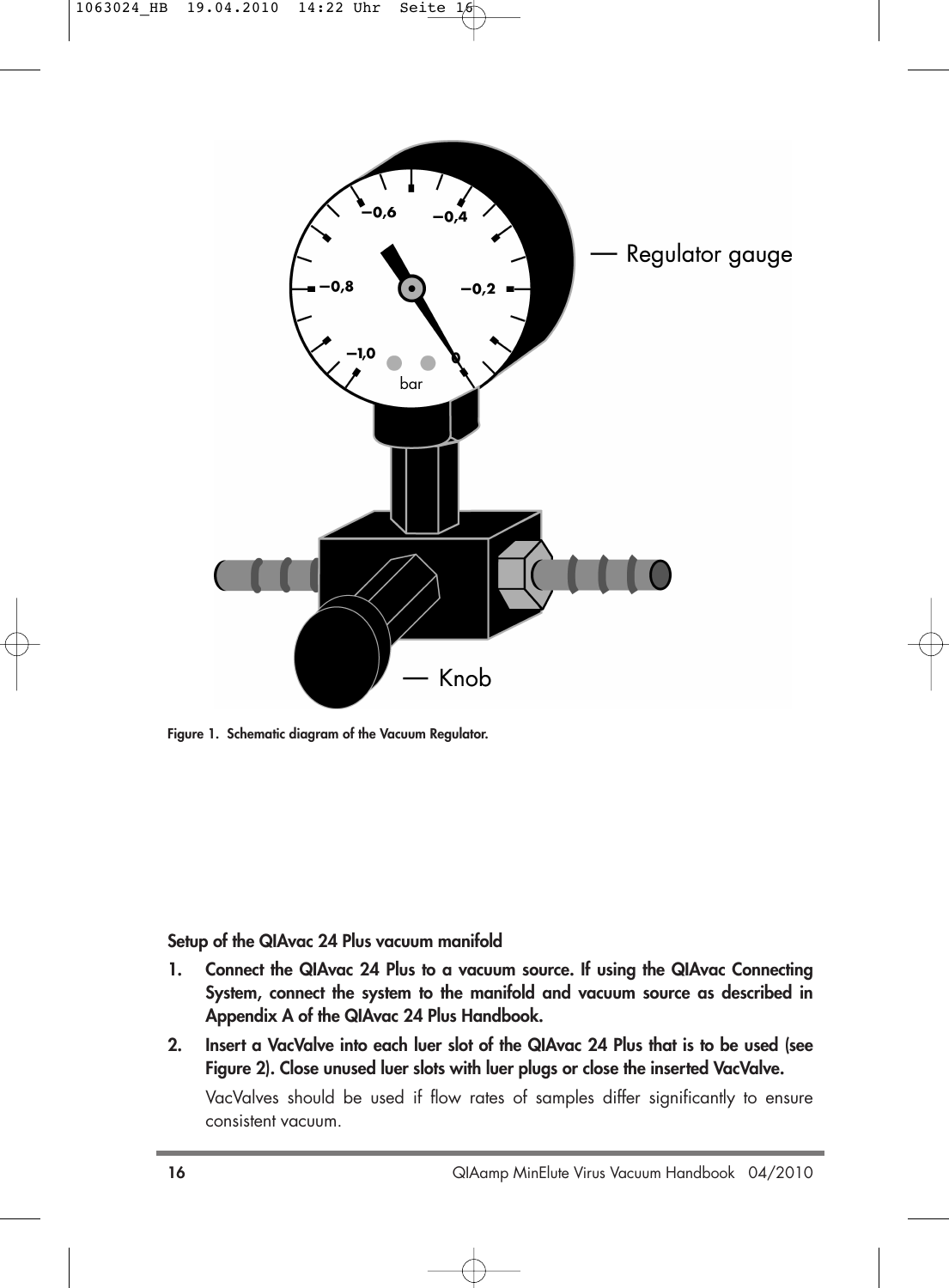#### **3. Insert a VacConnector into each VacValve (see Figure 2).**

Perform this step directly before starting the purification to avoid exposure of VacConnectors to potential contaminants in the air.

- **4. Place the QIAamp MinElute columns into the VacConnectors on the manifold (see Figure 2).**
- **5. Insert an Extension Tube into each QIAamp MinElute column (see Figure 3).**
- **6. For nucleic acid purification, follow the instructions in the vacuum protocol. Discard the VacConnectors appropriately after use.**

Leave the lid of the QIAamp MinElute column open while applying vacuum.

Switch off the vacuum between steps to ensure that a consistent, even vacuum is applied during processing. For faster vacuum release, a vacuum regulator should be used (see Figure 1).

**Note**: Each VacValve can be closed individually when the sample is completely drawn through the spin column, allowing parallel processing of samples of different volumes or viscosities.

**7. After processing samples, clean the QIAvac 24 Plus (see "Cleaning and Decontaminating the QIAvac 24 Plus" in the QIAvac 24 Plus Handbook).**

**Note**: Buffers AL and AW1 used in QIAamp MinElute procedure are not compatible with disinfecting agents containing bleach. See page 7 for safety information.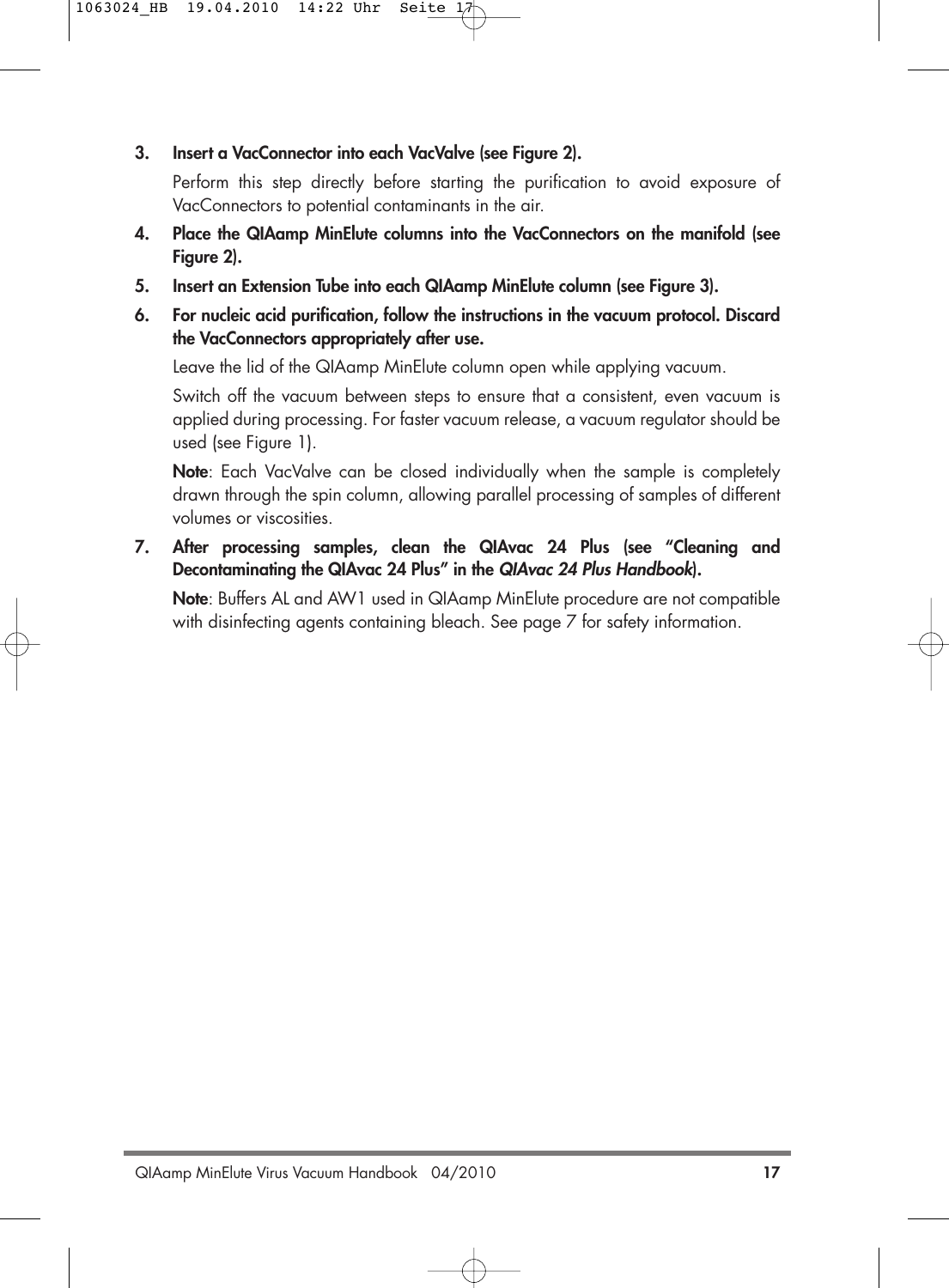

**Figure 2. Setting up the QIAvac 24 Plus with QIAamp MinElute columns using VacValves and VacConnectors.**

1. QIAvac 24 Plus vacuum manifold 4. VacConnector\*<br>2. Luer slot of the QIAvac 24 Plus 5. QIAamp column 2. Luer slot of the QIAvac 24 Plus<br>3. VacValve\*

\* Must be purchased separately.

- 
- 
- 6. Luer slot closed with luer plug



- **Figure 3. Assembly of components of the QIAamp MinElute Vacuum Kit.**
- 1. VacValve†
- 2. VacConnector†
- 3. QIAamp MinElute column
- 4. Extension tube
- † Must be purchased separately.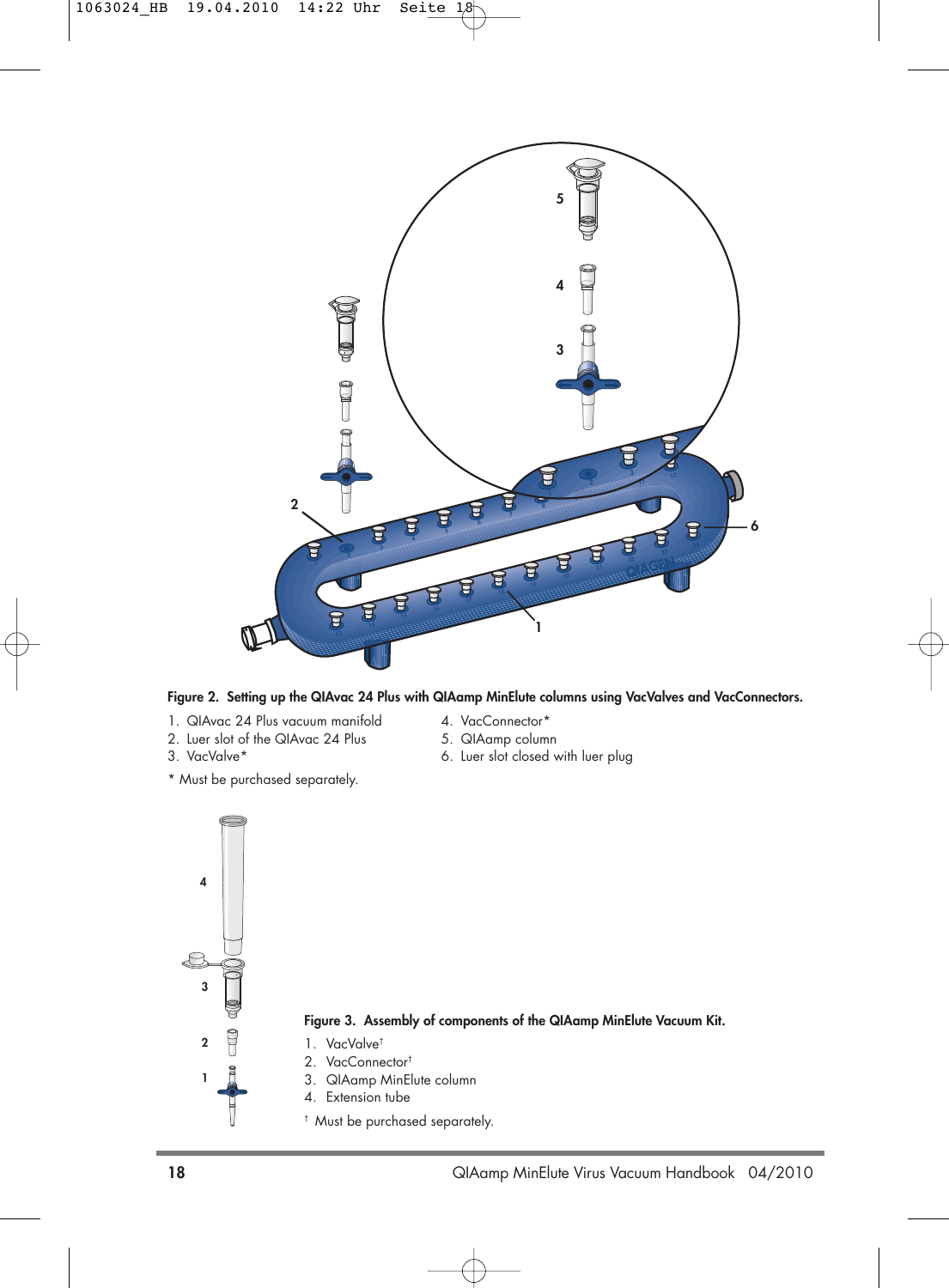### **Centrifugation**

For the dry spin at the end of the washing procedure and for elution, centrifugation should be carried out at full speed.

All centrifugation steps should be carried out at room temperature (15–25°C).

### **Processing QIAamp MinElute columns in a microcentrifuge**

- Close the QIAamp MinElute column before placing it in the microcentrifuge. Centrifuge as described.
- Remove the QIAamp MinElute column and collection tube from the microcentrifuge. Discard the filtrate and the used 2 ml collection tube. Place the QIAamp MinElute column in the 1.5 ml collection tube.
- Open only one QIAamp MinElute column at a time, and take care to avoid generating aerosols.

### **Preparation of RNA**

When preparing viral RNA, work quickly during the manual steps of the procedure. If you have not previously worked with RNA, read the Appendix on page 30 before starting.

Buffer AVE is RNase-free upon delivery. It contains sodium azide, an antimicrobial agent that prevents growth of RNase-producing organisms. However, as this buffer does not contain any RNase inhibitors, it will not actively inhibit RNases introduced by inappropriate handling. Extreme care should be taken to avoid contamination with RNases when handling Buffer AVE.

### **Sample storage**

After collection and centrifugation, plasma or serum can be stored at 2–8°C for up to 6 hours. For long-term storage, freezing at –20°C or –80°C in aliquots is recommended. Frozen plasma or serum samples must not be thawed more than once. Repeated freeze–thawing leads to denaturation and precipitation of proteins, resulting in reduced viral titers and therefore reduced yields of viral nucleic acids. In addition, cryoprecipitates formed during freeze–thawing will clog the QIAamp MinElute membrane. If cryoprecipitates are visible, they can be pelleted by centrifugation at 6800  $\times$  g for 3 minutes. The cleared supernatant should be removed and processed immediately without disturbing the pellet. This step will not reduce viral titers.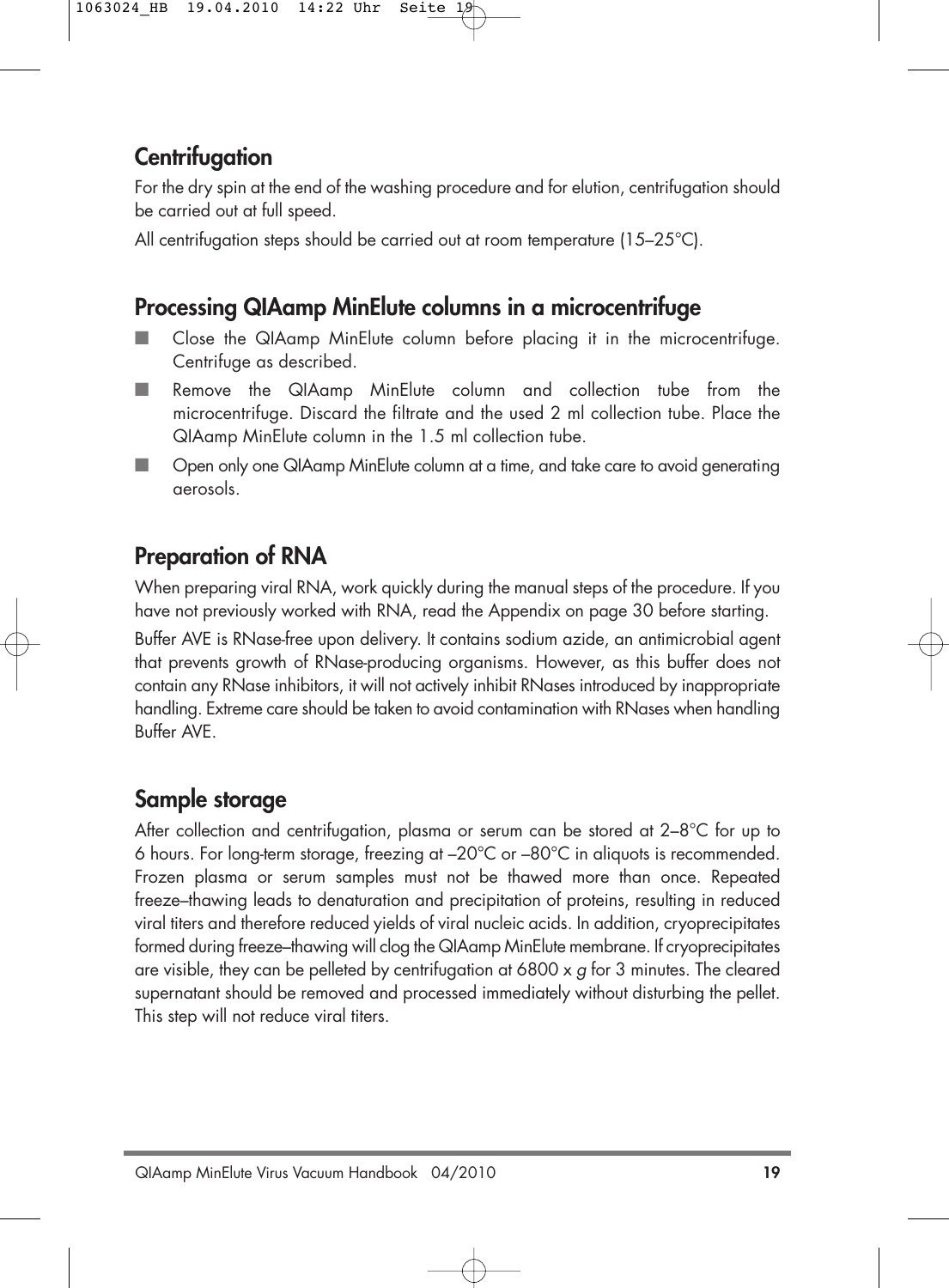### **Preparation of QIAGEN Protease**

This kit provides two alternative buffers for dissolving QIAGEN Protease — Buffer AVE (recommended) or Protease Resuspension Buffer.

Dissolving the protease in Buffer AVE provides a generic and efficient working solution for all starting materials.

As an alternative, dissolving QIAGEN Protease in Protease Resuspension Buffer provides efficient viral lysis for most sample types. For some starting materials, such as EDTA plasma, performance is slightly enhanced. However, Protease Resuspension Buffer is not compatible with samples or internal controls that contain phosphate (e.g., viral transport medium, cell culture supernatants, or phosphate-buffered saline). If the sample or internal control contains phosphate, it is highly recommended to resuspend QIAGEN Protease in Buffer AVE.

Add 4.4 ml of Buffer AVE or Protease Resuspension Buffer to the vial of lyophilized QIAGEN Protease, and mix carefully to avoid foaming. Make sure that the QIAGEN Protease is completely dissolved. Label the resuspended QIAGEN Protease to indicate which buffer was used for resuspension.

**Note**: Do not add QIAGEN Protease directly to Buffer AL.

QIAGEN Protease reconstituted in Buffer AVE or Protease Resuspension Buffer is stable for 12 months when stored at 2–8°C, but only until the kit expiration date. Keeping the QIAGEN Protease stock solution at room temperature for prolonged periods of time should be avoided. Storage at –20°C will prolong its life, but repeated freezing and thawing should be avoided. Dividing the solution into aliquots and freezing at –20°C is recommended. Label the aliquots and indicate which buffer was used for resuspension.

### **Addition of carrier RNA to Buffer AL\***

Add 310 µl Buffer AVE to the tube containing 310 µg lyophilized carrier RNA to obtain a solution of 1 µg/µl. Dissolve the carrier RNA thoroughly, divide it into conveniently sized aliquots, and store it at –20°C. Do not freeze–thaw the aliquots of carrier RNA more than 3 times.

Note that carrier RNA does not dissolve in Buffer AL. It must first be dissolved in Buffer AVE and then added to Buffer AL.

Calculate the volume of Buffer AL–carrier RNA mix needed per batch of samples by selecting the number of samples to be **simultaneously** processed from Table 2. For larger numbers of samples, volumes can be calculated using the following sample calculation:

<sup>\*</sup> Contains chaotropic salt. Take appropriate laboratory safety measures and wear gloves when handling. Not compatible with disinfectants containing bleach. See page 7 for safety information.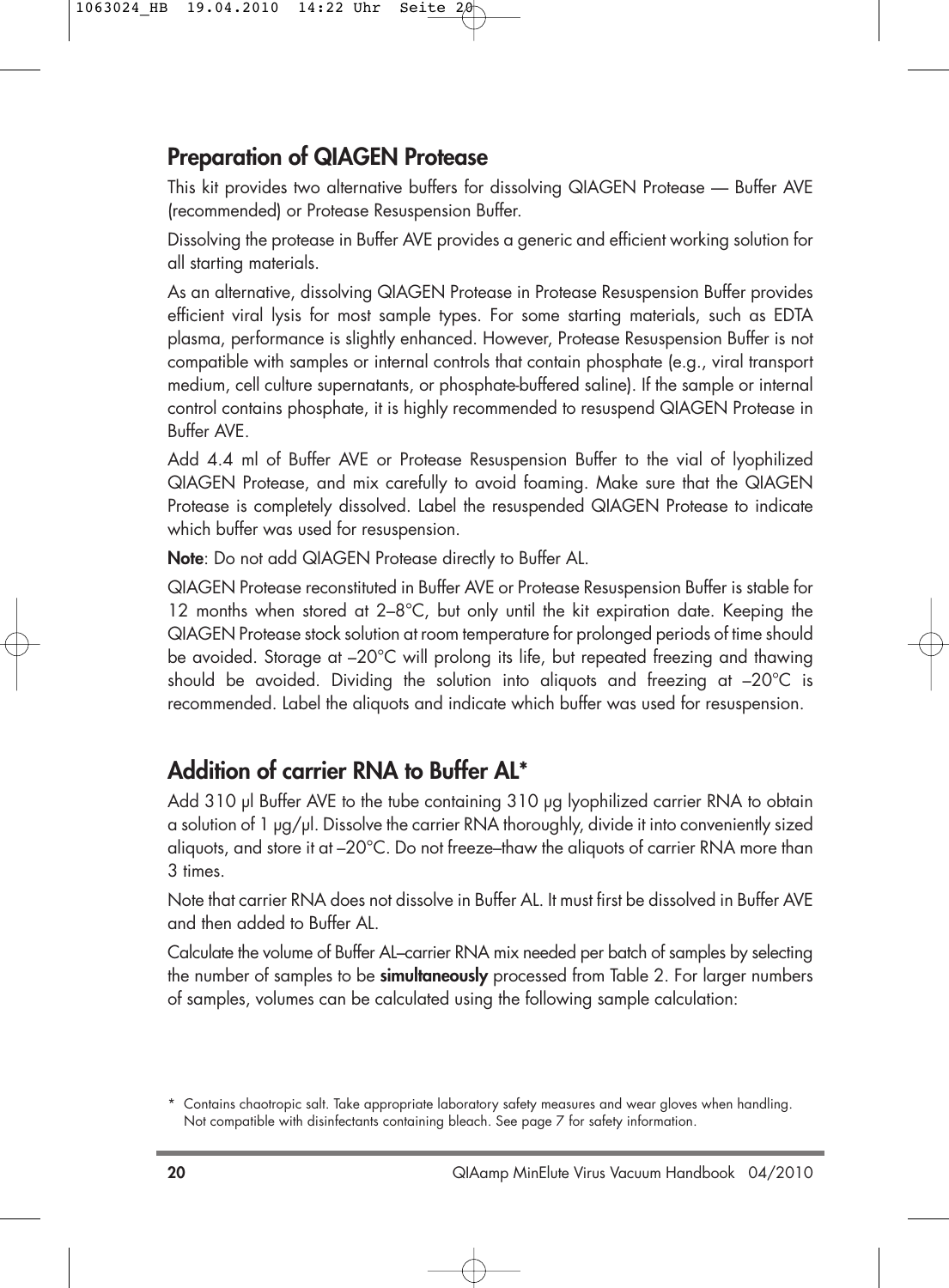$$
\mathbf{n} \times 0.55 \text{ ml} = \mathbf{y} \text{ ml}
$$

$$
\mathbf{y} \text{ ml} \times 11.2 \text{ pl/ml} = \mathbf{z} \text{ pl}
$$

where: **n** = number of samples to be processed simultaneously

**y** = calculated volume of Buffer AL

**z** = volume of carrier RNA–Buffer AVE to add to Buffer AL

Gently mix by inverting the tube 10 times. To avoid foaming, do not vortex.

| No.<br>samples | Vol. Buffer<br>$AL$ (ml) | <b>Vol. Carrier</b><br>$RNA-AVE (pl)$ | No.<br>samples | Vol. Buffer<br>$AL$ (ml) | <b>Vol. Carrier</b><br>RNA-AVE (µl) |
|----------------|--------------------------|---------------------------------------|----------------|--------------------------|-------------------------------------|
| 1              | 0.55                     | 6.2                                   | 13             | 7.15                     | 80.1                                |
| $\overline{2}$ | 1.10                     | 12.3                                  | 14             | 7.70                     | 86.2                                |
| 3              | 1.65                     | 18.5                                  | 15             | 8.25                     | 92.4                                |
| $\overline{4}$ | 2.20                     | 24.6                                  | 16             | 8.80                     | 98.6                                |
| 5              | 2.75                     | 30.8                                  | 17             | 9.35                     | 104.7                               |
| 6              | 3.30                     | 37.0                                  | 18             | 9.90                     | 110.9                               |
| 7              | 3.85                     | 43.1                                  | 19             | 10.45                    | 117.0                               |
| 8              | 4.40                     | 49.3                                  | 20             | 11.00                    | 123.2                               |
| 9              | 4.95                     | 55.0                                  | 21             | 11.55                    | 129.4                               |
| 10             | 5.50                     | 61.6                                  | 22             | 12.10                    | 135.5                               |
| 11             | 6.05                     | 67.8                                  | 23             | 12.65                    | 141.7                               |
| 12             | 6.60                     | 73.9                                  | 24             | 13.20                    | 147.8                               |

**Table 2. Volumes of Buffer AL and carrier RNA–Buffer AVE mix required for the QIAamp MinElute Virus Vacuum procedure**

**Note:** The sample-preparation procedure is optimized for 5.6 µg of carrier RNA per sample. If less carrier RNA has been shown to be better for your amplification system, transfer only the required amount of dissolved carrier RNA to the tubes containing Buffer AL. For each microgram of carrier RNA required per preparation, add 2 µl Buffer AVE-dissolved carrier RNA per milliliter of Buffer AL. (Use of less than 5.6 µg carrier RNA per sample must be validated for each particular sample type and downstream assay.)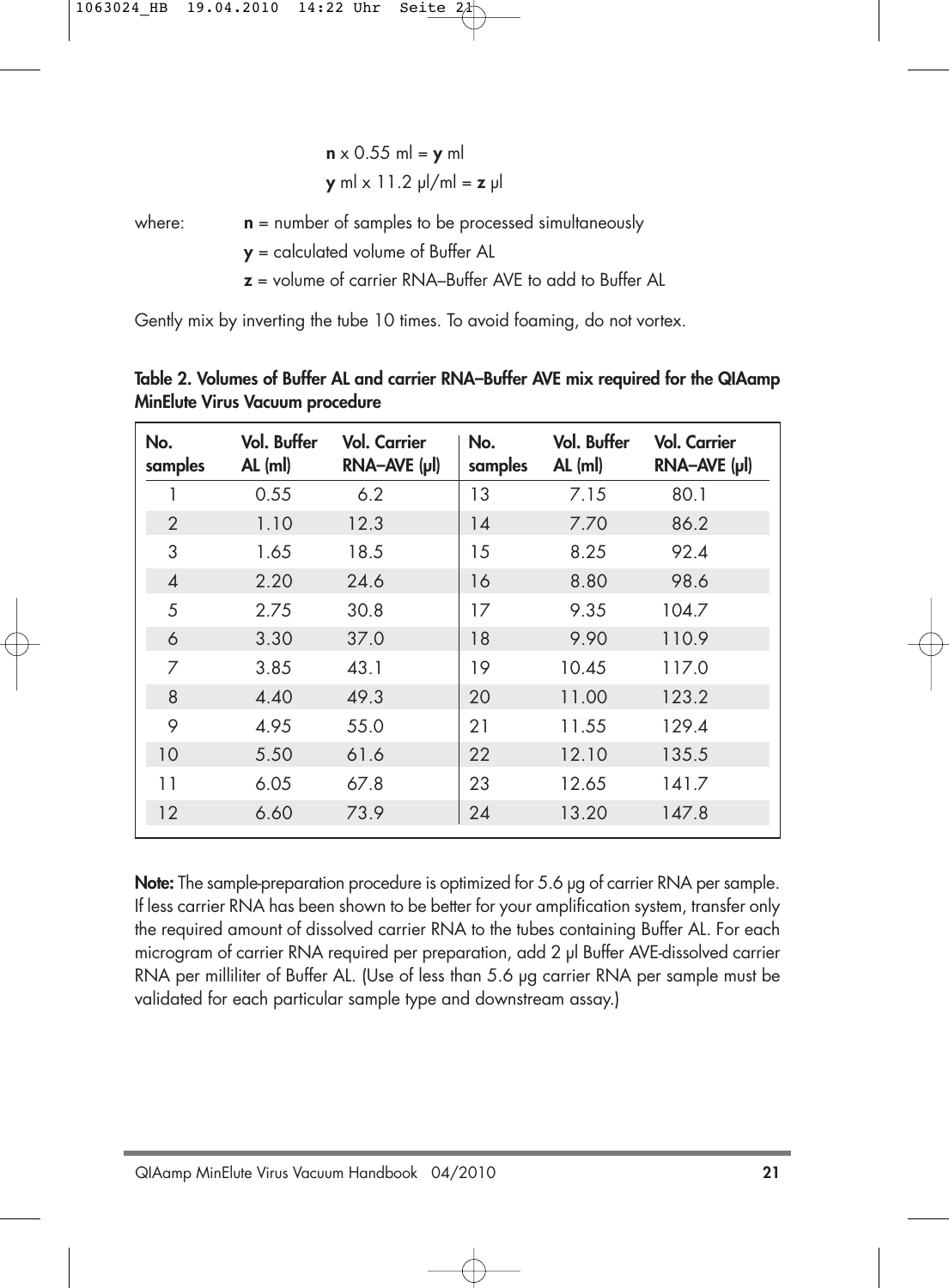### **Buffer AW1\***

Add 25 ml of ethanol (96–100%) to a bottle containing 19 ml of Buffer AW1 concentrate, as described on the bottle. Tick the check box on the label to indicate that ethanol has been added. Store reconstituted Buffer AW1 at room temperature (15–25°C). Reconstituted Buffer AW1 is stable for up to 1 year when stored at room temperature, but only until the kit expiration date.

**Note**: Always mix reconstituted Buffer AW1 by shaking before starting the procedure.

### **Buffer AW2†**

Add 30 ml of ethanol (96–100%) to a bottle containing 13 ml of Buffer AW2 concentrate, as described on the bottle. Tick the check box on the label to indicate that ethanol has been added. Store reconstituted Buffer AW2 at room temperature (15–25°C). Reconstituted Buffer AW2 is stable for up to 1 year when stored at room temperature, but only until the kit expiration date.

**Note**: Always mix reconstituted Buffer AW2 by shaking before starting the procedure.

### **Elution of viral nucleic acids**

Elution buffer should be equilibrated to room temperature before it is applied to the column. Yields will be increased if the QIAamp MinElute column is incubated with the elution buffer at room temperature for 5 minutes before centrifugation.

<sup>\*</sup> Contains chaotropic salt. Take appropriate laboratory safety measures and wear gloves when handling. Not compatible with disinfectants containing bleach. See page 7 for safety information.

<sup>†</sup> Contains sodium azide as a preservative.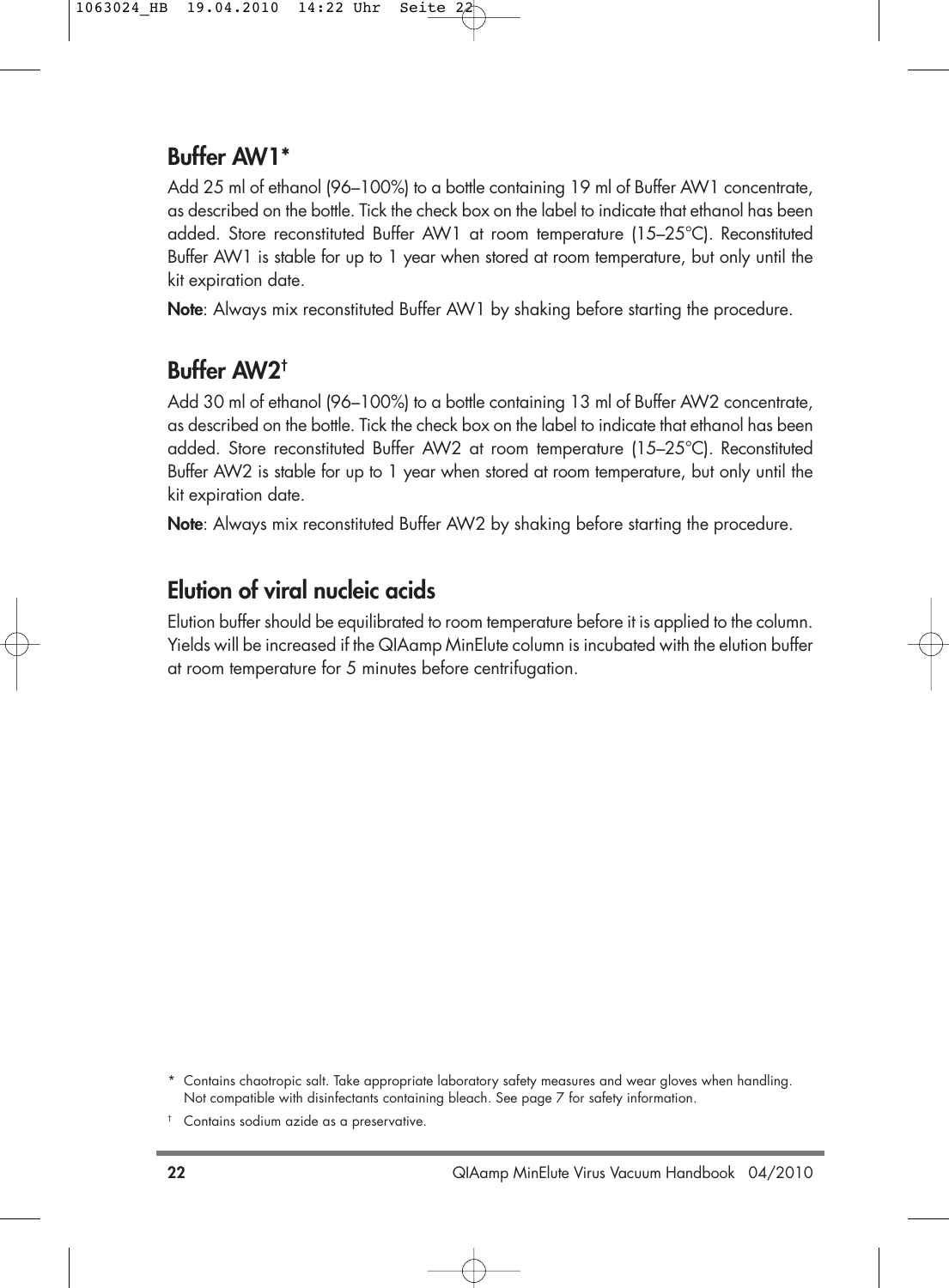## **Protocol: Purification of Viral Nucleic Acids from Plasma or Serum**

This protocol is for purification of viral nucleic acids from 500 µl of plasma or serum using the QIAamp MinElute Virus Vacuum Kit.

### **Important point before starting**

 $\blacksquare$  All centrifugation steps are carried out at room temperature (15–25 $^{\circ}$ C).

### **Things to do before starting**

- Equilibrate samples to room temperature.
- Equilibrate Buffer AVE to room temperature for elution in step 20.
- Prepare a 56°C heating block for use in steps 4 and 19.
- Ensure that Buffer AW1, Buffer AW2, and QIAGEN Protease have been prepared according to instructions on pages 19–21.
- Add carrier RNA reconstituted in Buffer AVE to Buffer AL according to instructions on page 20.
- For processing using VacConnectors and VacValves, set up the QIAvac 24 Plus as described on pages 16–18.

### **Procedure**

**1. Pipet 75 µl QIAGEN Protease into a 2 ml microcentrifuge tube (not provided).**

**Note**: Read "Preparation of QIAGEN Protease", page 20, for information about resuspending QIAGEN Protease in Buffer AVE (recommended) or Protease Resuspension Buffer.

- **2. Add 500 µl of plasma or serum into the 2 ml microcentrifuge tube.**
- **3. Add 500 µl of Buffer AL (containing 11.2 µg/ml of Carrier RNA). Close the cap and mix by pulse-vortexing for 15 s.**

In order to ensure efficient lysis, it is essential that the sample and Buffer AL are mixed thoroughly to yield a homogeneous solution.

**Note**: Do not add QIAGEN Protease directly to Buffer AL.

- **4. Incubate at 56°C for 15 min.**
- **5. Briefly centrifuge the 2 ml tube to remove drops from the inside of the lid.**
- **6. Add 600 µl of ethanol (96–100%) to the sample. Close the cap and mix thoroughly by pulse-vortexing for 15 s. Incubate the lysate with the ethanol for 5 min at room temperature (15–25°C).**

**Note**: If ambeint temperature exceeds 25°C, ethanol should be cooled on ice before adding to the lysate.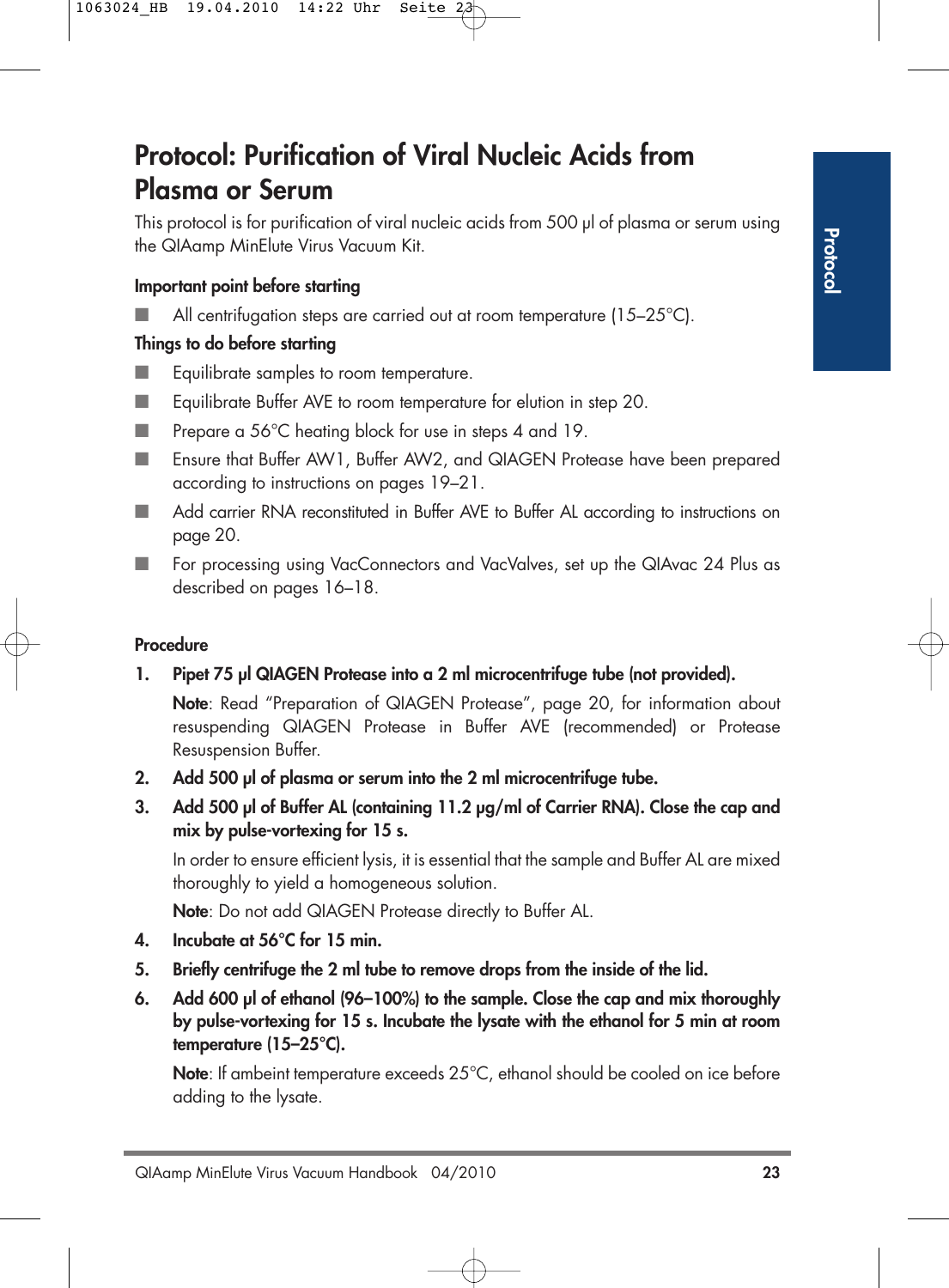- **7. Briefly centrifuge the 2 ml tube to remove drops from the inside of the lid.**
- **8. Insert the QIAamp MinElute column into the VacConnector on the QIAvac 24 Plus. Insert an extension tube into the open QIAamp MinElute column.**

**Note**: Keep the collection tube for the dry spin in step 18.

**9. Make sure that the main vacuum valve (between the vacuum pump and the vacuum manifold) and the screw cap valve (on the end of the QIAvac 24 Plus vacuum manifold) are closed. Switch on the vacuum pump by pressing the power switch.**

The vacuum is applied only to the connecting system (if used) and not to the vacuum manifold.

**Note**: For fast and convenient release of the vacuum pressure, the QIAvac Connecting System or the Vacuum Regulator should be used, see "Ordering Information", page 32.

- **10. Carefully apply all of the lysate from step 7 into the extension tube of the QIAamp MinElute column without wetting the rim. Avoid touching the QIAamp MinElute column membrane with the pipet tip.**
- **11. Open the main vacuum valve. After all lysates have been drawn through the QIAamp MinElute column, close the main vacuum valve and open the screw cap valve to vent the manifold. Close the screw cap valve after the vacuum is released from the manifold.**

After closing the main vacuum valve, the vacuum is applied only to the connecting system (if used) and not the vacuum manifold.

If the lysates from individual samples have not completely passed through the membrane despite the VacValves of all other QIAamp MinElute columns being closed, place the QIAamp MinElute column into a clean 2 ml collection tube (not provided), close the cap, and centrifuge at full speed for 3 min or until it has completely passed through. Additional collection tubes can be purchased separately, see "Ordering Information", page 32.

**12. Apply 600 µl of Buffer AW1 to the QIAamp MinElute column without wetting the rim. Avoid touching the QIAamp MinElute column membrane with the pipet tip. Remove and discard the extension tube.**

**Note**: To avoid cross contamination, take care not to take tubes across neighboring QIAamp MinElute columns during extension tube removal.

- **13. Open the main vacuum valve. After all Buffer AW1 has been drawn through the QIAamp MinElute column, close the main vacuum valve and open the screw cap valve to vent the manifold. Close the screw cap valve after the vacuum is released from the manifold.**
- **14. Apply 750 µl of Buffer AW2 to the QIAamp MinElute column without wetting the rim. Avoid touching the QIAamp MinElute column membrane with the pipet tip. Leave the lid of the column open.**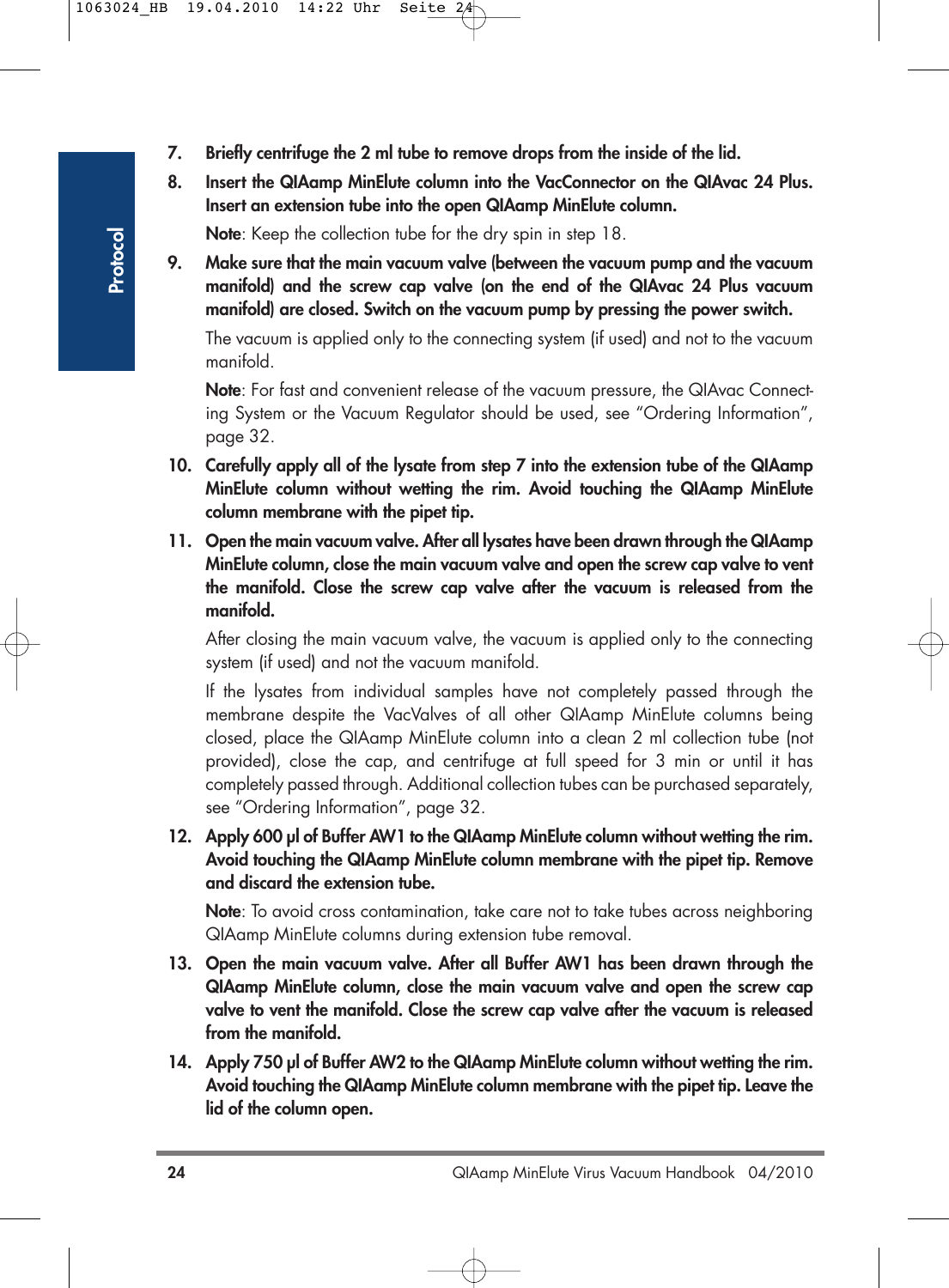- **15. Open the main vacuum valve. After all Buffer AW2 has been drawn through the QIAamp MinElute column, close the main vacuum valve and open the screw cap valve to vent the manifold. Close the screw cap valve after the vacuum is released from the manifold.**
- **16. Apply 750 µl of ethanol (96–100%) to the QIAamp MinElute column without wetting the rim. Avoid touching the QIAamp MinElute column membrane with the pipet tip. Leave the lid of the column open.**
- **17. Open the main vacuum valve. After all ethanol has been drawn through the QIAamp MinElute column, close the main vacuum valve and open the screw cap valve to vent the manifold. Close the screw cap valve after the vacuum is released from the manifold.**
- **18. Close the lid of the QIAamp MinElute column. Remove it from the vacuum manifold and discard the VacConnector. Place the QIAamp MinElute column in a clean 2 ml collection tube saved from step 8, and centrifuge at full speed (20,000 x g; 14,000 rpm) for 3 min to dry the membrane completely.**
- **19. Recommended: Place the QIAamp MinElute column into a new 2 ml collection tube (not provided), open the lid, and incubate the assembly at 56°C for 3 min to dry the membrane completely.**

This step serves to evaporate any remaining liquid.

**20. Place the QIAamp MinElute column in a clean 1.5 ml microcentrifuge tube (provided), and discard the collection tube with the filtrate. Carefully open the lid of the QIAamp MinElute column, and apply 20–150 µl of Buffer AVE, or RNase-free water to the center of the membrane. Close the lid and incubate at room temperature for 1 min. Centrifuge at full speed (20,000 x g; 14,000 rpm) for 1 min.**

**Important**: Ensure that the elution buffer is equilibrated to room temperature. If elution is done in small volumes (<50 µl), the elution buffer must be dispensed onto the center of the membrane for complete elution of bound RNA and DNA.

Elution volume is flexible and can be adapted according to the requirements of the downstream applications. Remember that the recovered eluate volume will differ by approximately 5 µl from the elution buffer volume applied onto the column.

Incubating the QIAamp MinElute column loaded with Buffer AVE or water for 5 min at room temperature before centrifugation generally increases DNA and RNA yield.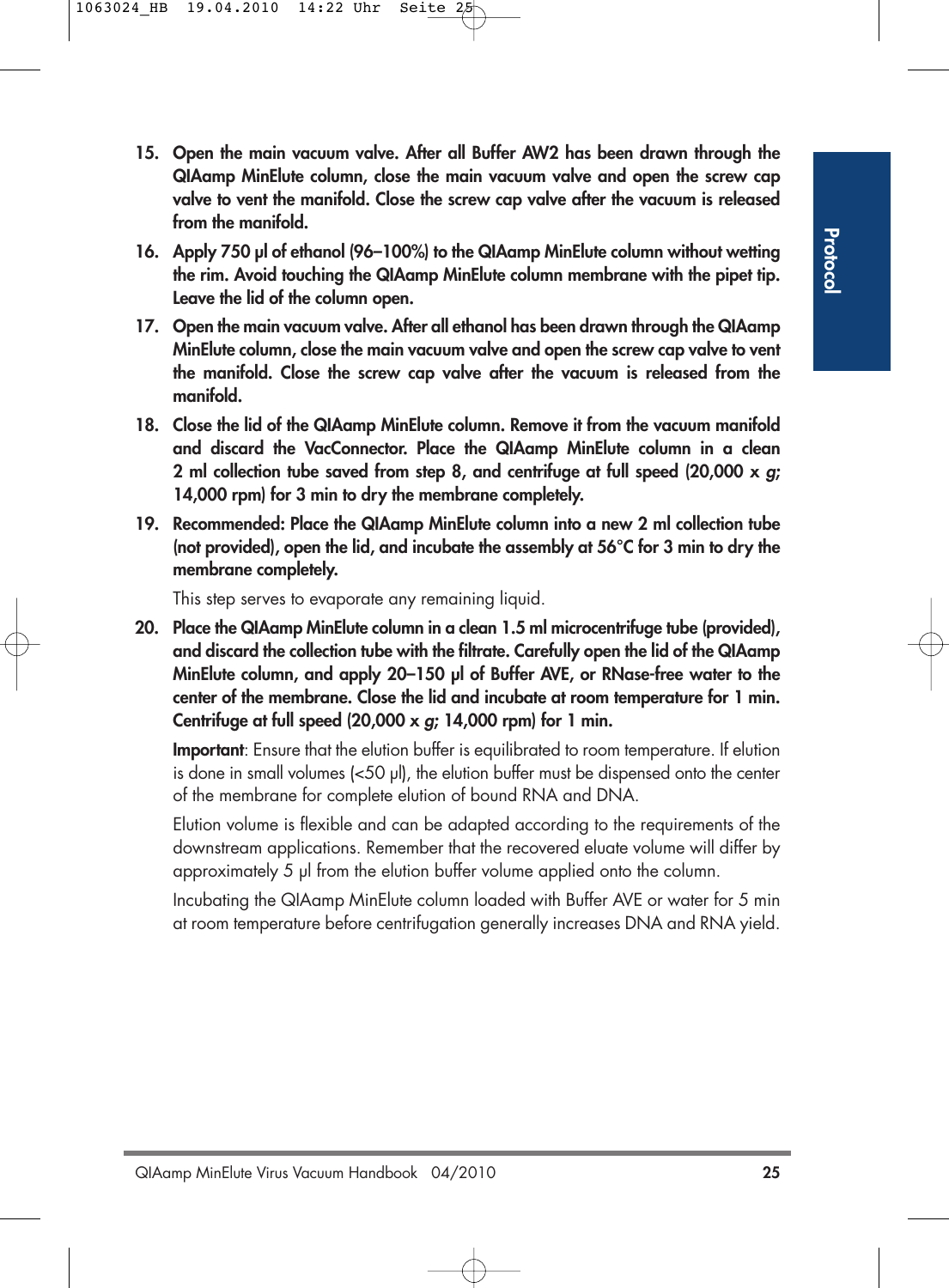## **Troubleshooting Guide**

This troubleshooting guide may be helpful in solving any problems that may arise. The scientists in QIAGEN Technical Services are always happy to answer any questions you may have about either the information and protocol in this handbook or molecular biology applications (see back cover for contact information).

|              |                                                              | <b>Comments and suggestions</b>                                                                                                                                                                                                                                                                                                                                                                                                          |
|--------------|--------------------------------------------------------------|------------------------------------------------------------------------------------------------------------------------------------------------------------------------------------------------------------------------------------------------------------------------------------------------------------------------------------------------------------------------------------------------------------------------------------------|
|              | Little or no nucleic acid in the eluate                      |                                                                                                                                                                                                                                                                                                                                                                                                                                          |
| a)           | Carrier RNA not added to<br><b>Buffer AL</b>                 | Reconstitute carrier RNA in Buffer AVE and<br>mix with Buffer AL as described on page 20.<br>Repeat the purification procedure with new<br>samples.                                                                                                                                                                                                                                                                                      |
| $\mathsf{b}$ | Degraded carrier RNA                                         | Carrier RNA reconstituted in Buffer AVE was<br>not stored at -20°C or underwent multiple<br>freeze-thaw cycles. Alternatively, Buffer<br>AL-carrier RNA mixture was stored for more<br>than 48 hours at 2-8°C. Prepare a new tube<br>of carrier RNA dissolved in Buffer AVE and<br>mix with Buffer AL. Repeat the purification<br>procedure with new samples.                                                                            |
| c)           | <b>Buffer AL-carrier RNA</b><br>mixture mixed insufficiently | Mix Buffer AL with carrier RNA by gently<br>inverting the tube of Buffer AL-carrier RNA<br>at least 10 times.                                                                                                                                                                                                                                                                                                                            |
| d)           | Low-percentage ethanol<br>used instead of 96-100%            | Repeat the purification procedure with new<br>samples and 96-100% ethanol. Do not use<br>denatured alcohol, which contains other<br>methanol<br>substances<br>such<br>as<br>or<br>methylethylketone.                                                                                                                                                                                                                                     |
| e)           | RNA degraded                                                 | Check the integrity of the RNA in the original<br>samples. Often RNA is degraded by RNases<br>in the starting material (plasma, serum, body<br>fluids). Ensure that the samples<br>are<br>processed quickly following collection or<br>removal from storage. Check for RNase<br>contamination of buffers and water and<br>ensure that no RNase is introduced during<br>the procedure. Use Buffer AVE or RNase-free<br>water for elution. |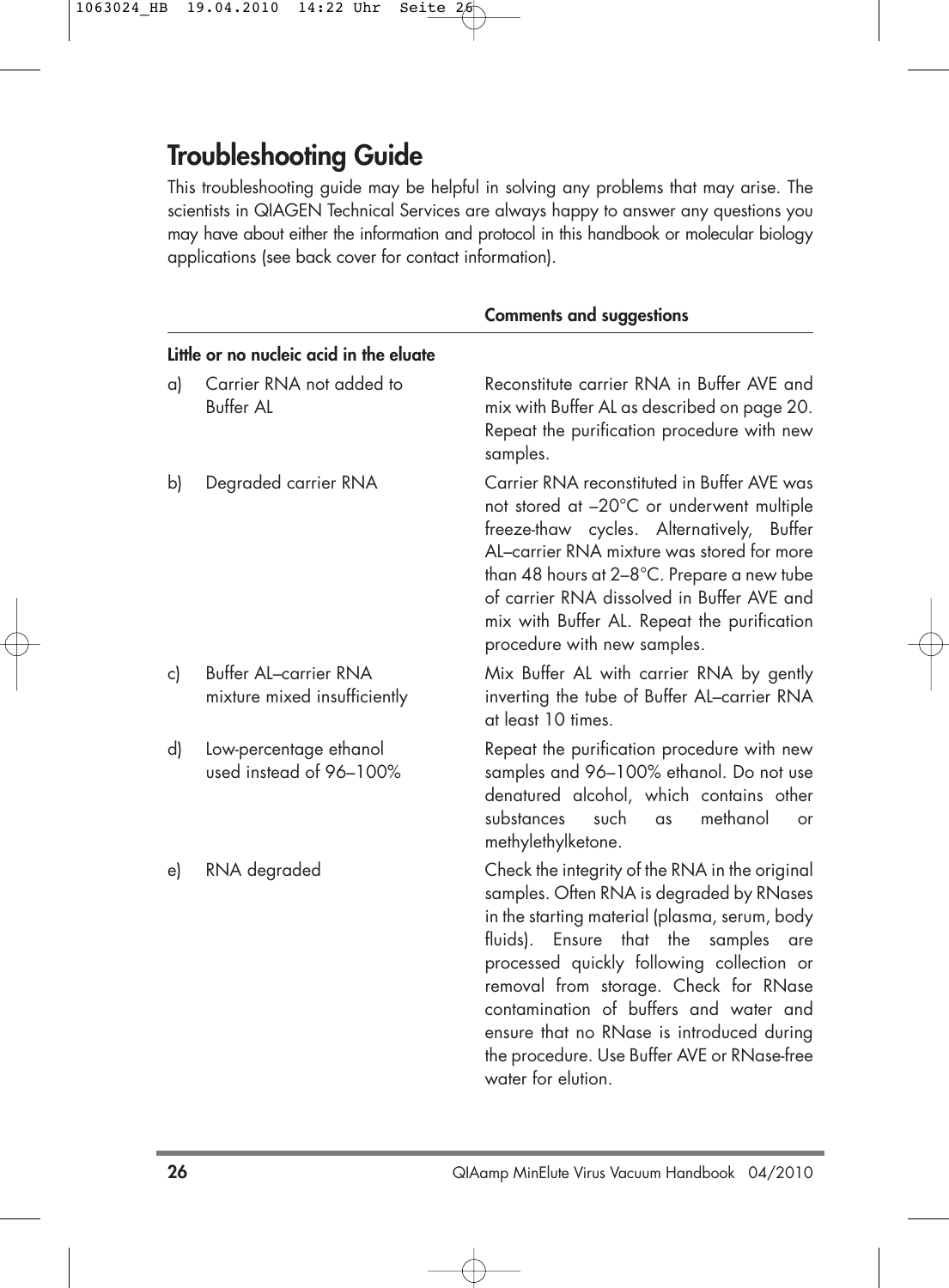f) RNase contamination If tubes containing Buffer AVE are accessed be careful to in Buffer AVE repeatedly, be careful to not introduce RNases. In case of RNase contamination, replace the open vial of Buffer AVE with a new vial. Repeat the purification procedure with new samples. g) Buffer AW1 or AW2 Check that Buffers AW1 and AW2 prepared incorrectly concentrates were diluted with the correct volume of ethanol. Repeat the purification procedure with new samples. h) Buffer AW1 or AW2 Check that Buffer AW1 and AW2 prepared with 70% ethanol concentrates were diluted with 96–100% ethanol. Do not use denatured alcohol, which contains other substances such as methanol or methylethylketone. Repeat the purification procedure with new samples. i) Protease Resuspension Buffer Protease Resuspension Buffer is not used with incompatible starting compatible with samples or internal controls materials that contain phosphate (e.g., viral transport medium, cell culture supernatants, or phosphate-buffered saline). If the sample or internal control contains phosphate, it is highly recommended to resuspend QIAGEN Protease in Buffer AVE. See "Preparation of QIAGEN Protease", page 20. **RNA or DNA does not perform well in downstream enzymatic reactions** a) Little or no RNA in the eluate See "Little or no nucleic acid in the eluate" for possible reasons. Increase the amount of eluate added to the reaction, if possible. b) Samples frozen and thawed Repeated freezing and thawing should be more than once and avoided (see page 19). Always use fresh samples or samples thawed only once. c) Low concentration of virus Samples were left standing at room in the samples temperature for too long. Repeat the purification procedure with new samples. d) Insufficient sample lysis in Reconstituted QIAGEN Protease was Buffer AL **Subjected** to elevated temperature for a prolonged time. Repeat the procedure using new samples and fresh QIAGEN Protease.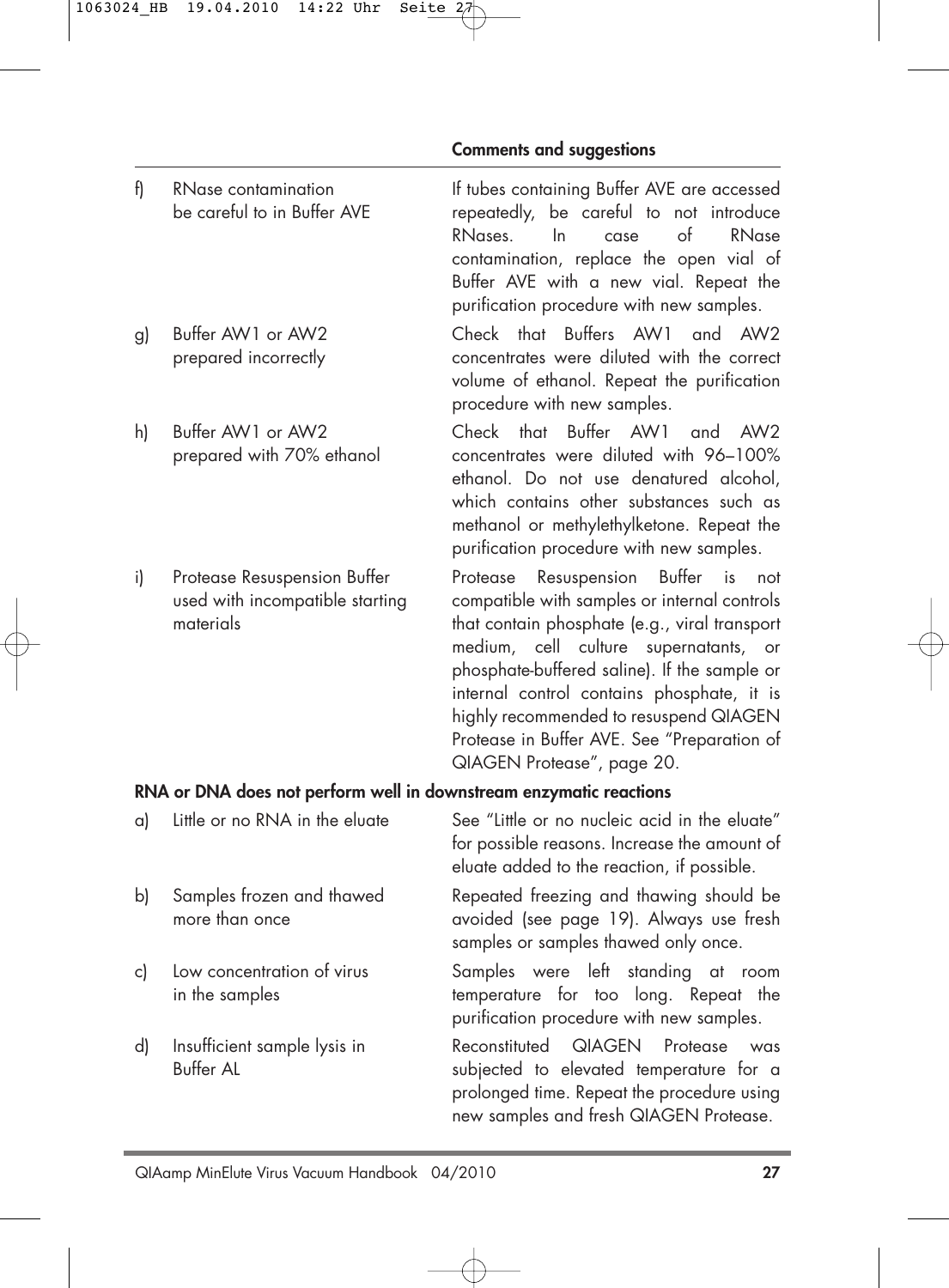| e) | Too much or too little carrier<br>RNA in the eluate                                                                 | Determine the maximum amount of carrier<br>RNA.<br>suitable for your amplification<br>reaction. Adjust the concentration of carrier<br>RNA added to Buffer AL accordingly (see<br>"Addition of carrier RNA to Buffer AL",<br>page 20).                 |
|----|---------------------------------------------------------------------------------------------------------------------|--------------------------------------------------------------------------------------------------------------------------------------------------------------------------------------------------------------------------------------------------------|
| f) | Reduced sensitivity                                                                                                 | Determine the maximum volume of eluate<br>suitable for your amplification reaction.<br>Reduce or increase the volume of eluate<br>the<br>amplification<br>added<br>to<br>reaction<br>accordingly. The elution volume can be<br>adapted proportionally. |
| g) | Performance of purified<br>nucleic acids in downstream<br>assays varies with aging of<br>reconstituted wash buffers | Salt and ethanol components of Buffers<br>AW1 and AW2 may have separated out<br>after being left for a long period between<br>preparations. Always mix buffers thoroughly<br>before each preparation.                                                  |
| h) | A new combination of reverse<br>transcriptase and Tay DNA<br>polymerase was used                                    | If enzymes are changed it may be necessary<br>to readjust the amount of carrier RNA added<br>to Buffer AL and the amount of eluate used.                                                                                                               |
|    | <b>General handling</b>                                                                                             |                                                                                                                                                                                                                                                        |
| a) | Clogged QIAamp MinElute<br>column                                                                                   | Remove the QIAamp MinElute column from<br>the vacuum manifold, place it in a 2 ml<br>collection tube and centrifuge it at full speed<br>until sample has completely passed the<br>membrane.                                                            |
|    |                                                                                                                     | Cryoprecipitates may have formed<br>in<br>plasma due to repeated freezing and<br>thawing. These can block the QIAamp<br>MinElute column. Do not use plasma that has<br>been frozen and thawed more than once.                                          |
|    |                                                                                                                     | In case cryoprecipitates are visible clear the<br>sample by centrifugation as described in<br>"Sample storage" on page 19 before<br>starting the sample preparation.                                                                                   |
| b) | Variable elution volumes                                                                                            | This is normal when different sample types<br>have been processed.                                                                                                                                                                                     |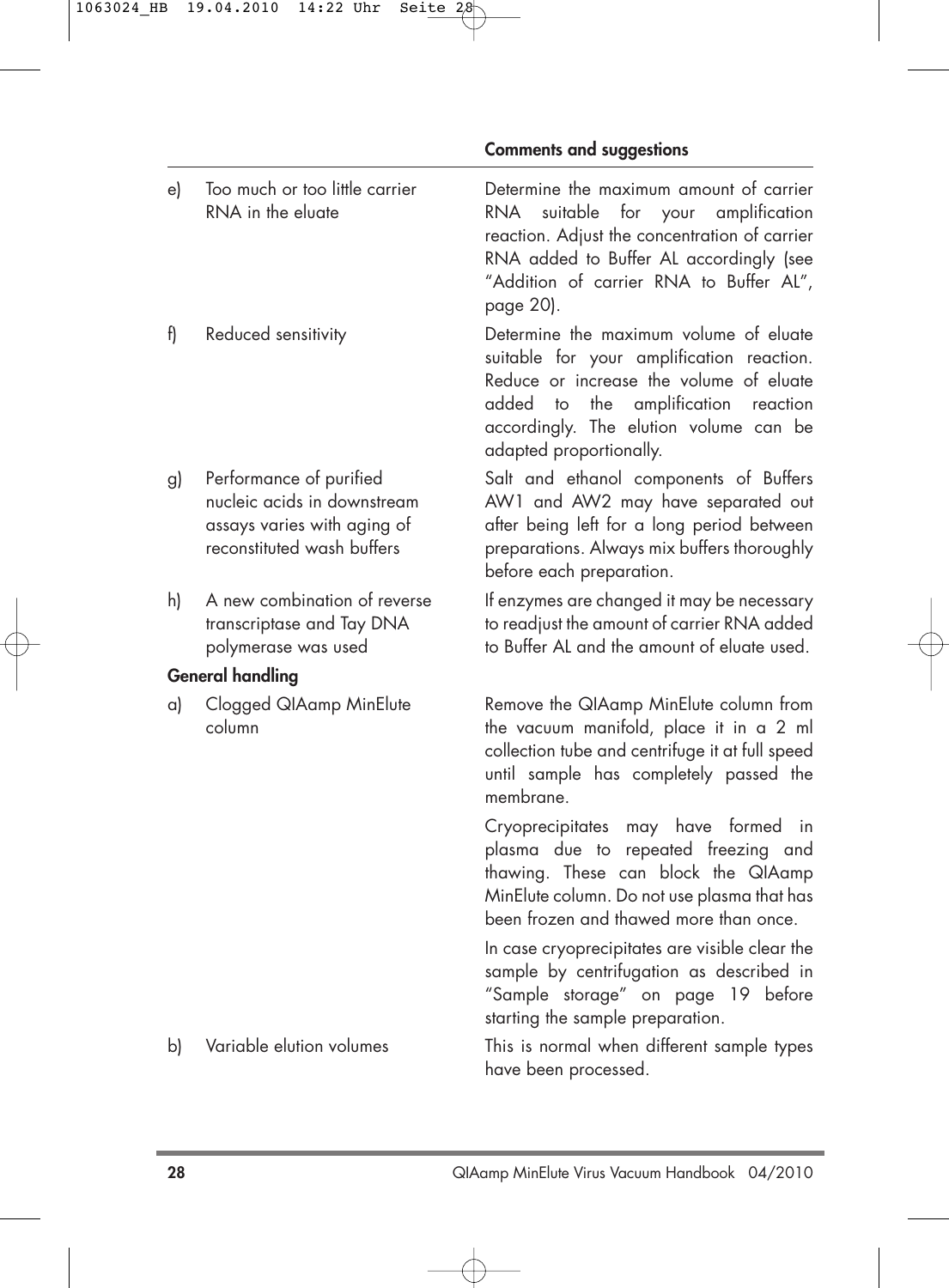#### **Comments and suggestions**

not reached it if necessary.

c) Vacuum pressure of Gasket of QIAvac lid has worn out. Check 800–900 mbar the seal of the manifold visually and replace

> VacValves have worn out. Remove all VacValves and insert VacConnectors directly into the luer extensions. Insert QIAamp MinElute columns into VacConnectors, close the lid of the columns and switch on vacuum. Check if vacuum pressure is reached. Replace VacValves if necessary.

> Connection to vacuum pump is leaky. Close all luer extension with luer caps and switch on the vacuum pump. Check if vacuum pressure is stable after the pump is switched on (and the Vacuum Regulator valve is closed). Exchange the connections between pump and vacuum manifold if necessary.

> After all above checks have been made, replace the vacuum pump with a stronger one.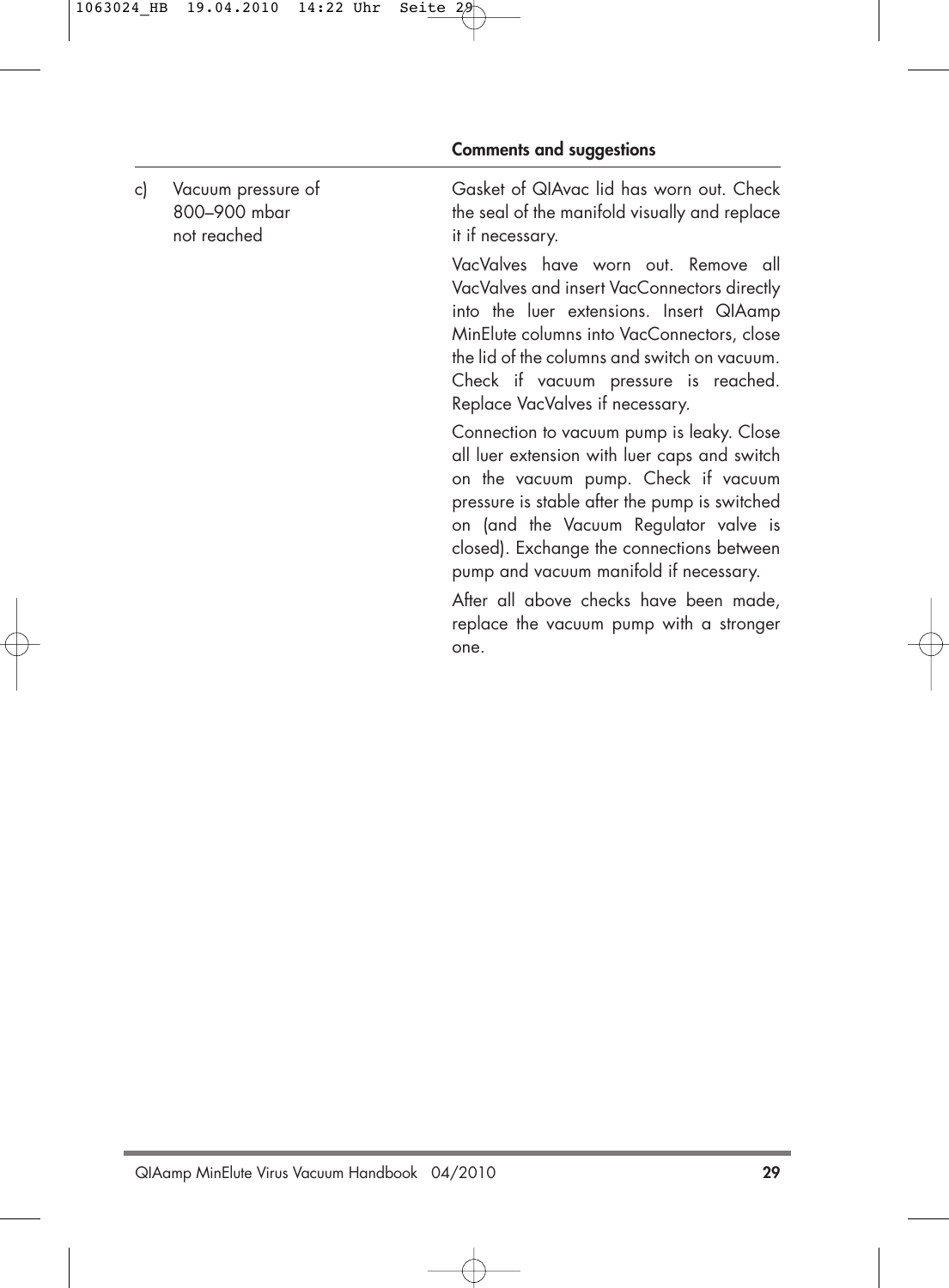# **Appendix**

### **Handling RNA**

Ribonucleases (RNases) are very stable and active enzymes that generally do not require cofactors to function. Since RNases are difficult to inactivate, and only minute amounts are sufficient to destroy RNA, do not use any plasticware or glassware without first eliminating possible RNase contamination. Care should be taken to avoid inadvertently introducing RNases into the RNA sample during or after the isolation procedure. In order to create and maintain an RNase-free environment, the following precautions must be taken during pretreatment and use of disposable and non-disposable vessels and solutions while working with RNA.

### **General handling**

Proper microbiological aseptic technique should always be used when working with RNA. Hands and dust particles may carry bacteria and molds and are the most common sources of RNase contamination. Always wear latex or vinyl gloves while handling reagents and RNA samples to prevent RNase contamination from the surface of the skin or from dusty laboratory equipment. Change gloves frequently and keep tubes closed.

#### **Disposable plasticware**

The use of sterile, disposable polypropylene tubes is recommended throughout the procedure. These tubes are generally RNase-free and do not require pretreatment to inactivate RNases.

#### **Nondisposable plasticware**

Nondisposable plasticware should be treated before use to ensure that it is RNase-free. Plasticware should be thoroughly rinsed with 0.1 M NaOH,\* 1 mM EDTA\* followed by RNase-free water\* (see "Solutions", page 31). Alternatively, chloroform-resistant plasticware can be rinsed with chloroform\* to inactivate RNases.

#### **Glassware**

Glassware should be treated before use to ensure that it is RNase-free. Glassware used for RNA work should be cleaned with detergent, thoroughly rinsed and oven-baked at >240°C for four or more hours (overnight, if more convenient) before use. Autoclaving alone will not fully inactivate many RNases. Oven baking will both inactivate ribonucleases and ensure that no other nucleic acids (such as plasmid DNA) remain on the surface

<sup>\*</sup> When working with chemicals, always wear a suitable lab coat, disposable gloves, and protective goggles. For more information, consult the appropriate material safety data sheets (MSDSs), available from the product supplier.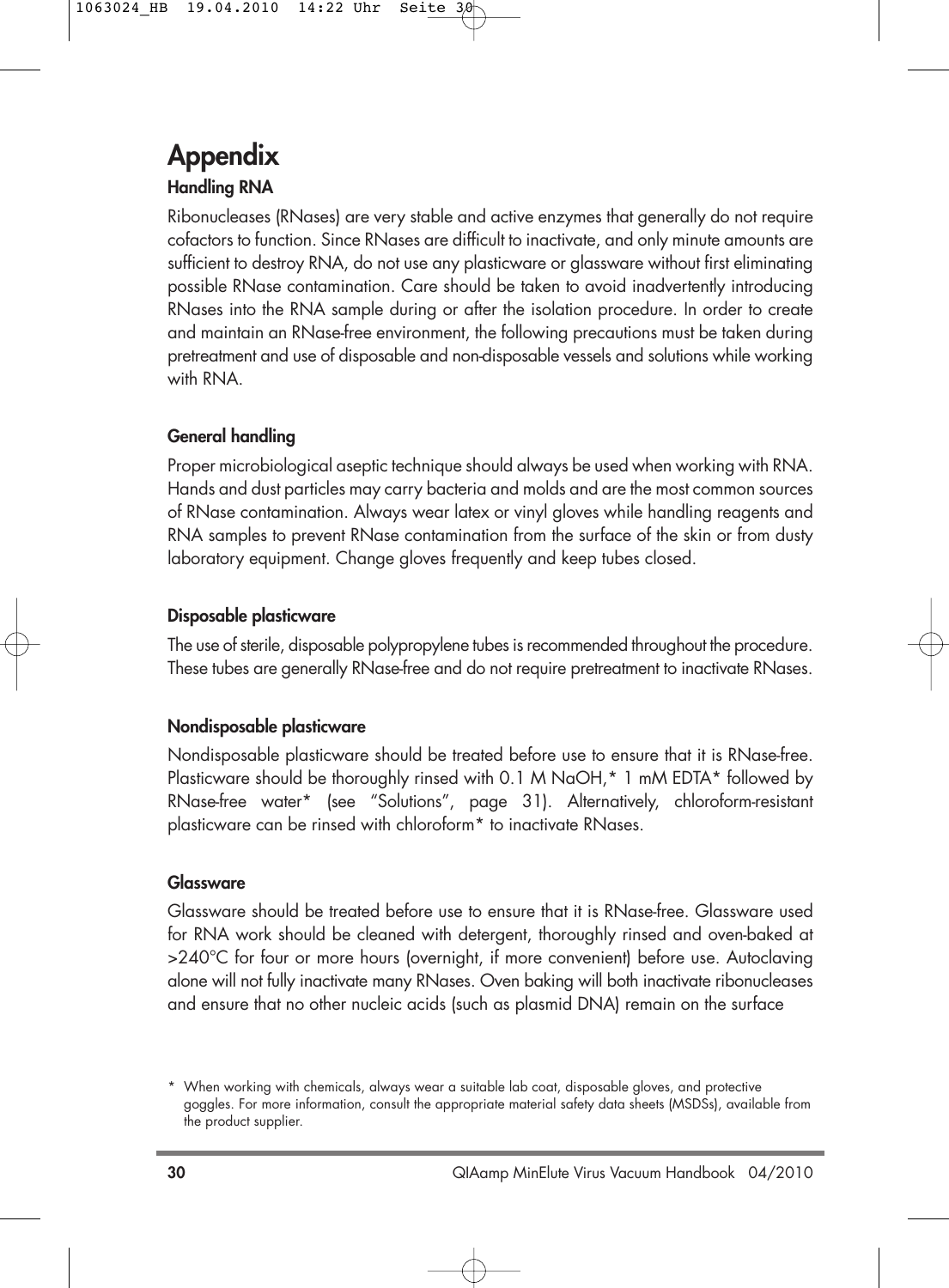of the glassware. Alternatively, glassware can be treated with DEPC\* (diethyl pyrocarbonate). Cover the glassware with 0.1% DEPC in water overnight (12 hours) at 37°C, and then autoclave or heat to 100°C for 15 minutes to remove residual DEPC.

**Note**: Corex® tubes should be rendered RNase-free by treatment with DEPC and not by baking. This will reduce the failure rate of this type of tube during centrifugation.

#### **Electrophoresis tanks**

Electrophoresis tanks should be cleaned with detergent solution (e.g., 0.5% SDS),\* rinsed with water, dried with ethanol,\*† and then filled with a solution of 3% hydrogen peroxide.\* After 10 minutes at room temperature, the electrophoresis tanks should be rinsed thoroughly with RNase-free water.

### **Solutions**

Solutions (water and other solutions) should be treated with 0.1% DEPC. DEPC will react with primary amines and cannot be used directly to treat Tris buffers. DEPC is highly unstable in the presence of Tris buffers and decomposes rapidly into ethanol and  $CO<sub>2</sub>$ . When preparing Tris buffers, treat water with DEPC first, and then dissolve Tris to make the appropriate buffer.

DEPC is a strong, but not absolute, inhibitor of RNases. It is commonly used at a concentration of 0.1% to inactivate RNases on glass or plasticware or to create RNase-free solutions and water. DEPC inactivates RNases by covalent modification. Trace amounts of DEPC will modify purine residues in RNA by carbethoxylation. Carbethyoxylated RNA is translated with very low efficiency in cell-free systems. However, its ability to form DNA:RNA or RNA:RNA hybrids is not seriously affected unless a large fraction of the purine residues have been modified. Residual DEPC must always be removed from solutions or vessels by autoclaving or heating to 100°C for 15 minutes.

Add 0.1 ml DEPC to 100 ml of the solution to be treated, and shake vigorously to bring the DEPC into solution or let the solution incubate for 12 hours at 37°C. Autoclave for 15 minutes to remove any trace of DEPC. It may be desirable to test water sources for the presence of contaminating RNases since many sources of distilled water are free of RNase activity.

**Note**: QIAamp MinElute Virus Vacuum Kit buffers are not rendered RNase-free by DEPC treatment and are therefore free of any DEPC contamination.

<sup>\*</sup> When working with chemicals, always wear a suitable lab coat, disposable gloves, and protective goggles. For more information, consult the appropriate material safety data sheets (MSDSs), available from the product supplier.

<sup>†</sup> Plastics used for some electrophoresis tanks are not resistant to ethanol. Take proper care and check the supplier's instructions.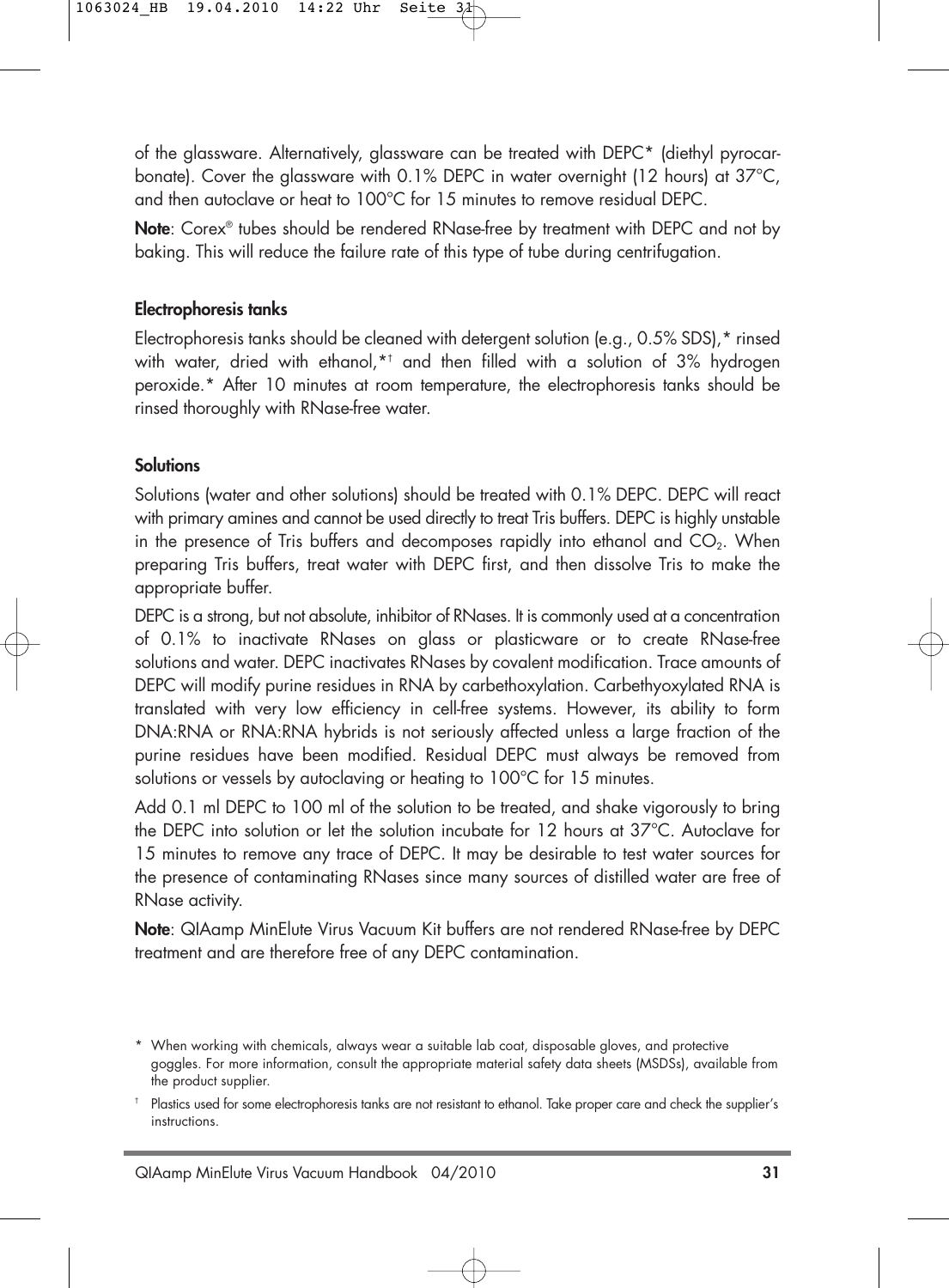# **Ordering Information**

| Product                                         | <b>Contents</b>                                                                                                                                    | Cat. no. |
|-------------------------------------------------|----------------------------------------------------------------------------------------------------------------------------------------------------|----------|
| <b>QIAamp MinElute Virus Vacuum</b><br>Kit (50) | For 50 minipreps: 50 QIAamp<br>MinElute Columns, QIAGEN<br>Protease, Carrier RNA, Buffers,<br>Extension Tubes (3 ml),<br>Collection Tubes (1.5 ml) | 57714    |
| <b>Accessories</b>                              |                                                                                                                                                    |          |
| QIAvac 24 Plus                                  | Vacuum Manifold for processing<br>1-24 spin columns: includes<br>QIAvac 24 Plus Vacuum Manifold,<br>Luer Plugs, Quick Couplings                    | 19413    |
| VacValves (24)                                  | 24 valves for use with the QIAvac<br>24 Plus                                                                                                       | 19408    |
| VacConnectors (500)                             | 500 disposable connectors for use<br>with QIAamp spin columns on luer<br>slots or VacValves                                                        | 19407    |
| <b>QIAvac Connecting System</b>                 | System to connect vacuum manifold<br>with vacuum pump: includes Tray,<br>Waste Bottles, Tubing, Couplings,<br>Valve, Gauge, 24 VacValves           | 19419    |
| Vacuum Pump                                     | Universal vacuum pump                                                                                                                              | Inquire  |
| Vacuum Regulator                                | For use with QIAvac manifolds                                                                                                                      | 19530    |
| QIAGEN Protease (7.5 AU)                        | 7.5 Anson Units (lyophilized)                                                                                                                      | 19155    |
| QIAGEN Protease (30 AU)                         | 4 x 7.5 Anson Units (lyophilized)                                                                                                                  | 19157    |
| Buffer AL (216 ml)                              | 216 ml Lysis Buffer AL                                                                                                                             | 19075    |
| Buffer AW1 (concentrate, 242 ml)                | 242 ml Wash Buffer (1) Concentrate                                                                                                                 | 19081    |
| Buffer AW2(concentrate, 324 ml)                 | 324 ml Wash Buffer (2) Concentrate                                                                                                                 | 19072    |
| Collection Tubes (2 ml)                         | 1000 collection tubes (2 ml)                                                                                                                       | 19201    |
| Extension Tubes (3 ml)                          | For use with QIAGEN Mini or<br>MinElute columns on vacuum<br>manifold: 100 per pack                                                                | 19587    |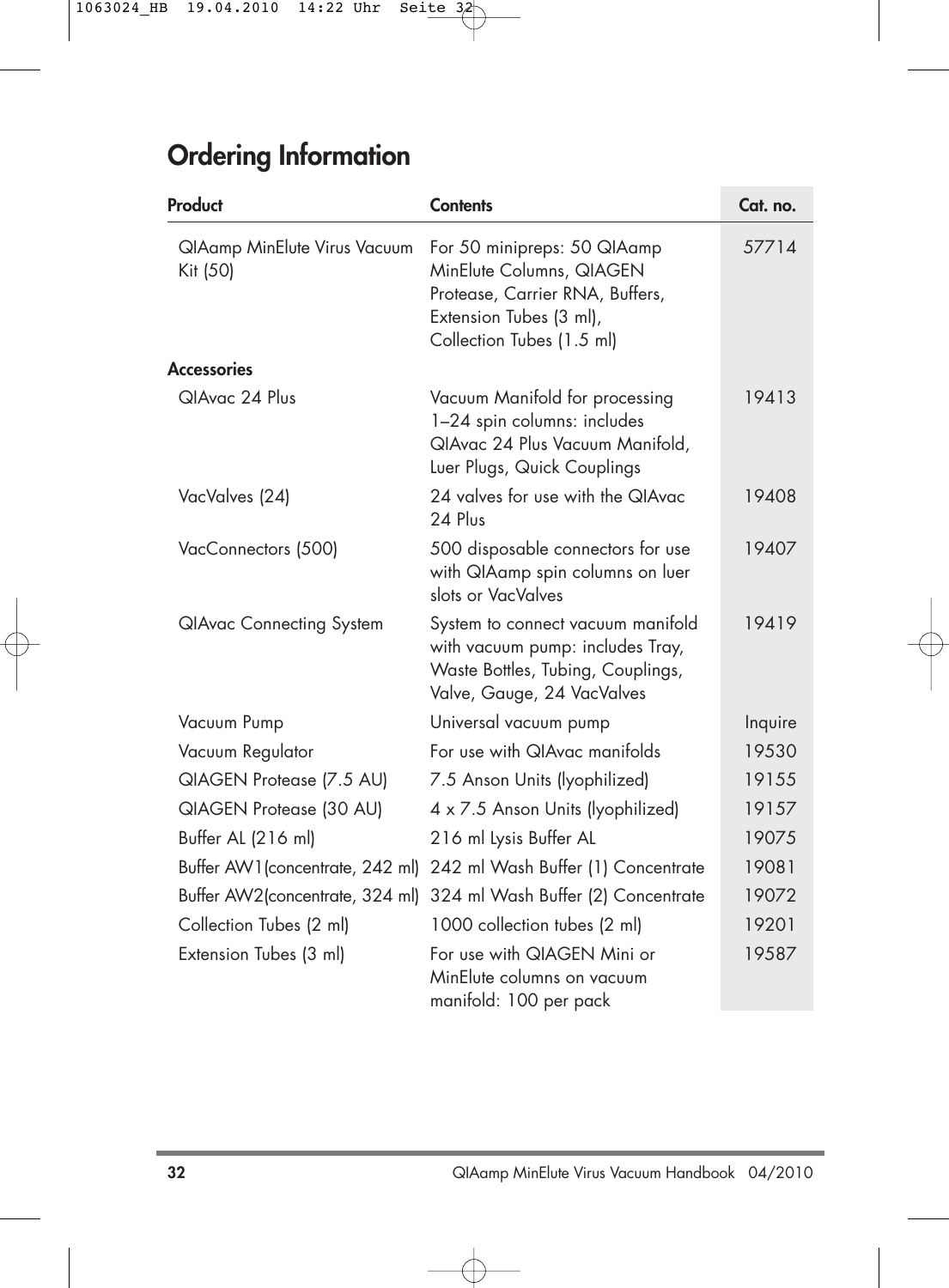## **Ordering Information**

| Product                                          | <b>Contents</b>                                                                                                                                                              | Cat. no.                         |
|--------------------------------------------------|------------------------------------------------------------------------------------------------------------------------------------------------------------------------------|----------------------------------|
| <b>Related products</b>                          |                                                                                                                                                                              |                                  |
| <b>QIAamp DSP Virus Kit</b>                      | For 50 minipreps: QIAamp<br>MinElute Columns, Buffers, Reagents,<br>Tubes, Column Extenders,<br>VacConnectors                                                                | 60704                            |
| <b>QIAamp MinElute Virus Spin</b><br>Kit (50)    | For 50 manual or fully automated<br>minipreps: 50 QIAamp MinElute<br>Columns, QIAGEN Protease, Carrier<br>RNA, Buffers, Collection Tubes (2 ml)                              | 57704                            |
| QIAcube (110 V)*<br>QIAcube (230 V) <sup>t</sup> | Robotic workstation for automated<br>purification of nucleic acids or<br>proteins using QIAGEN spin-column<br>kits, 1-year warranty on parts and<br>labor <sup>#</sup>       | 9001292*<br>9001293 <sup>t</sup> |
| EZ1™ DSP Virus Kit (48)                          | For 48 viral nucleic acid preps:<br>Prefilled Reagent Cartridges,<br>Disposable Tip Holders, Disposable<br>Filter-Tips, Sample Tubes, Elution<br>Tubes, Buffers, Carrier RNA | 62724                            |
| <b>EZ1 DSP Virus Card</b>                        | Preprogrammed card for EZ1 DSP<br>Virus protocol                                                                                                                             | 9017707                          |
| QIAamp Virus BioRobot® MDx<br>Kit (12)           | For 12 x 96 preps: 12 QIAamp<br>96 Plates, RNase-free Buffers,<br><b>QIAGEN Protease,</b><br>Elution Microtubes CL, Caps,<br>S-Blocks, Carrier RNA                           | 965652                           |
| QIAamp DSP 96 Virus MDx Kit                      | For 12 x 96 preps: 12 QIAamp<br>96 Plates, RNase-Free Buffers,<br><b>QIAGEN Protease, Elution</b><br>Microtubes CL, Caps, S-Blocks,<br>Carrier RNA                           | 61762                            |

\* US, Canada, and Japan.

† Rest of world.

‡ Agreements for comprehensive service coverage are available; please inquire.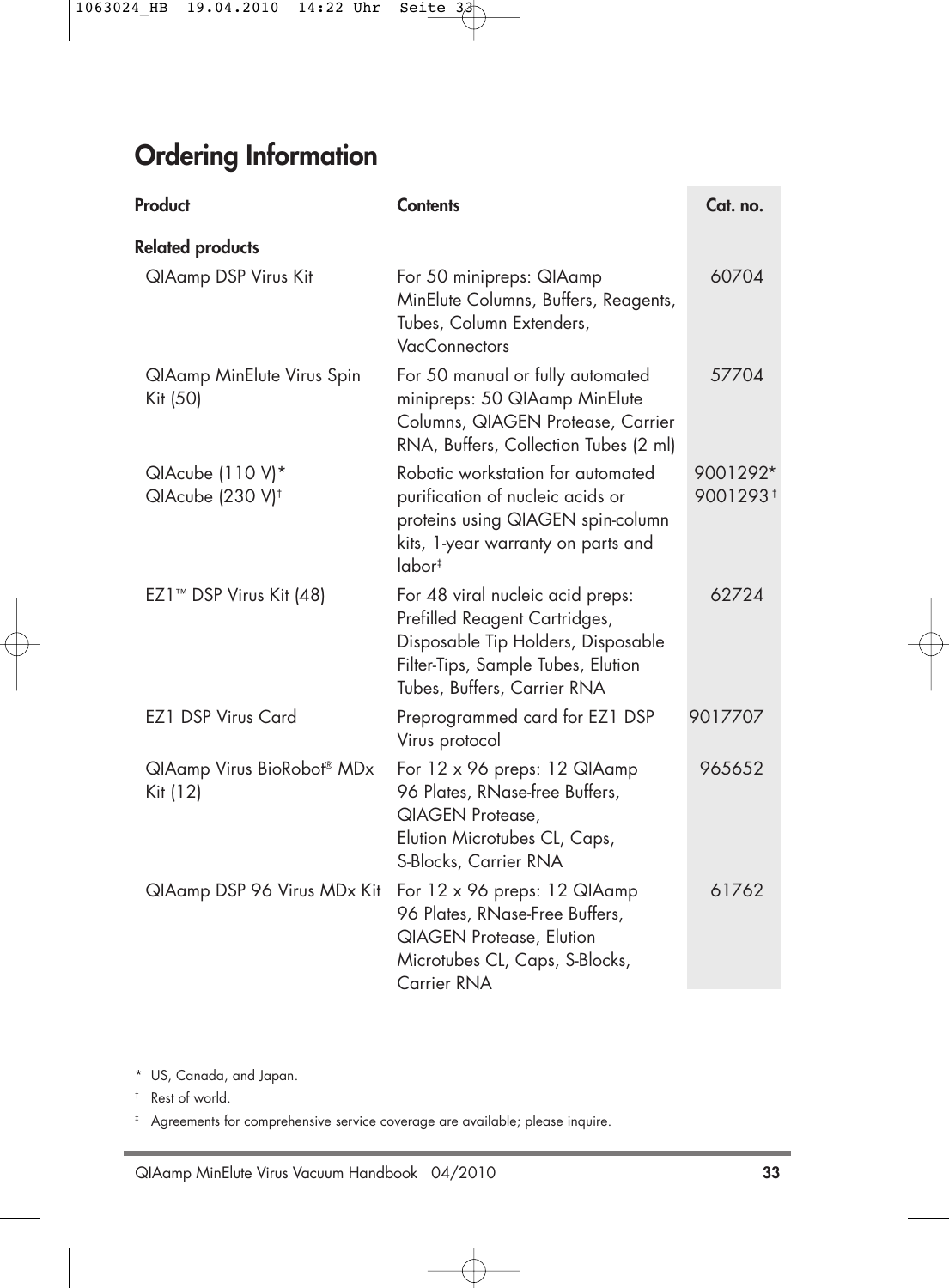## **Ordering Information**

| Product                           | <b>Contents</b>                                                                                                                                                                                     | Cat. no. |
|-----------------------------------|-----------------------------------------------------------------------------------------------------------------------------------------------------------------------------------------------------|----------|
| QIAamp MinElute Media Kit<br>(50) | For 50 minipreps: 50 QIAamp<br>MinElute Columns, QIAGEN<br>Proteinase K, Carrier RNA, Buffers,<br>Extension Tubes (3 ml), Collection<br>Tubes (1.5 ml)                                              | 57414    |
| QIAamp Media MDx Kit (12)         | For 12 x 96 preps: 12 QIAamp<br>96 Plates, Buffers, Proteinase K,<br>S-Blocks, Disposable Troughs, Racks<br>with Elution Microtubes CL (0.4 ml),<br>Carrier RNA, Top Elute Fluid, Caps,<br>Tape Pad | 965752   |

For up-to-date licensing information and product-specific disclaimers, see the respective QIAGEN kit handbook or user manual. QIAGEN kit handbooks and user manuals are available at www.qiagen.com or can be requested from QIAGEN Technical Services or your local distributor.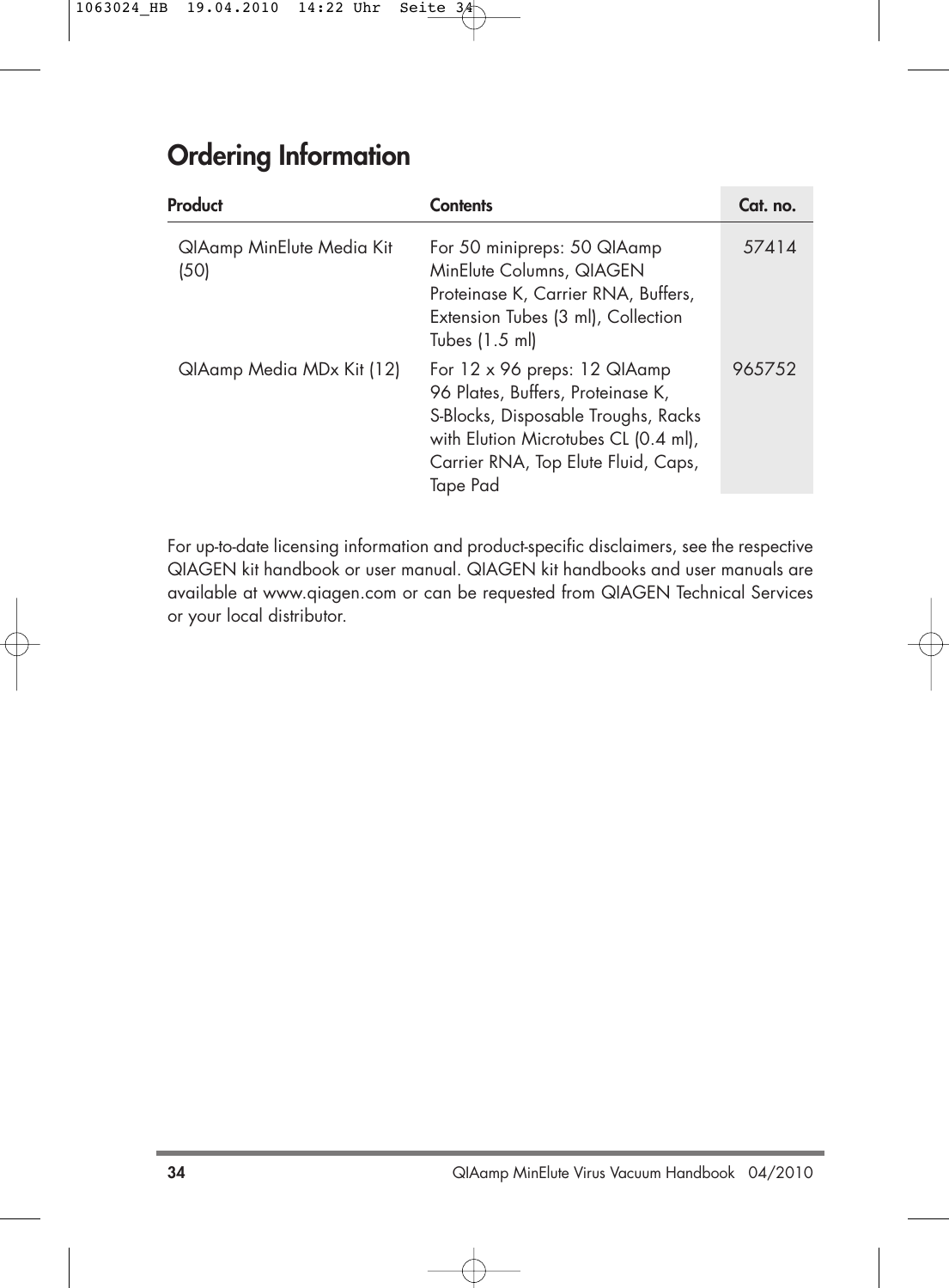**Notes**